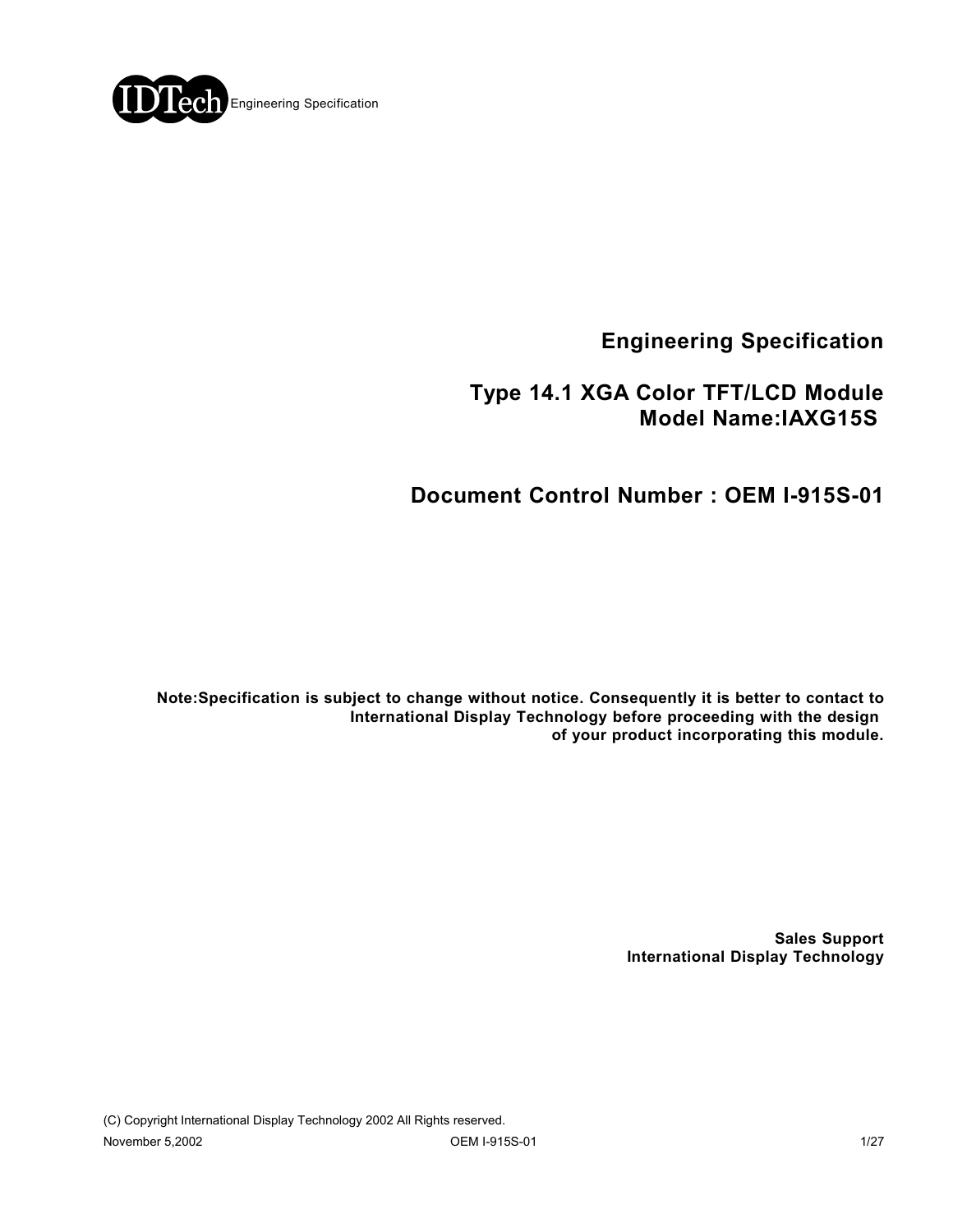

## **i Contents**

- i Contents
- ii Record of Revision
- **1.0 Handling Precautions**
- **2.0 General Description**
- 2.1 Characteristics
- 2.2 Functional Block Diagram
- **3.0 Absolute Maximum Ratings**
- **4.0 Optical Characteristics**
- **5.0 Signal Interface**
- 5.1 Connectors
- 5.2 Interface Signal Connector
- 5.3 Interface Signal Description
- 5.4 Interface Signal Electrical Characteristics
- 5.4.1 Signal Electrical Characteristics for LVDS Receiver
- 5.4.2 LVDS Receiver Internal Circuit
- 5.4.3 Recommended Guidelines for Motherboard PCB Design and Cable Selection
- 5.5 Signal for Lamp connector
- **6.0 Pixel format image**
- **7.0 Parameter guide line for CFL Inverter**
- **8.0 Interface Timings**
- 8.1 Timing Characteristics
- 8.2 Timing Definition
- **9.0 Power Consumption**
- **10.0 Power ON/OFF Sequence**
- **11.0 Mechanical Characteristics**
- **12.0 National Test Lab Requirement**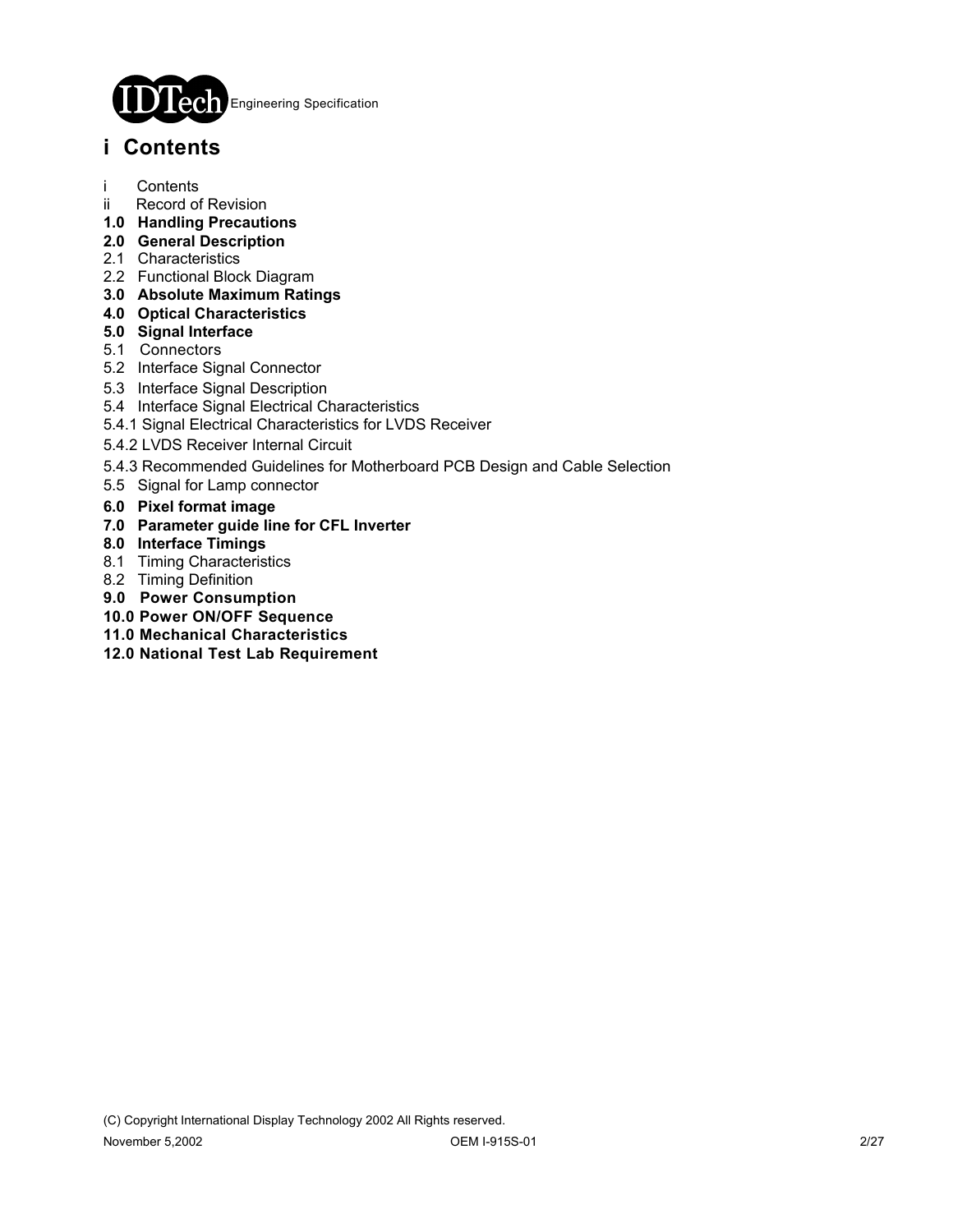

# **ii Record of Revision**

| Date            | Document<br><b>Revision</b> | Page | Summary                                                                                              |
|-----------------|-----------------------------|------|------------------------------------------------------------------------------------------------------|
| November 5,2002 | OEM I-915S-01               | All  | First Edition for customer.<br>Based on Internal Spec. as of August 7,2002.<br>(Cable length : 25mm) |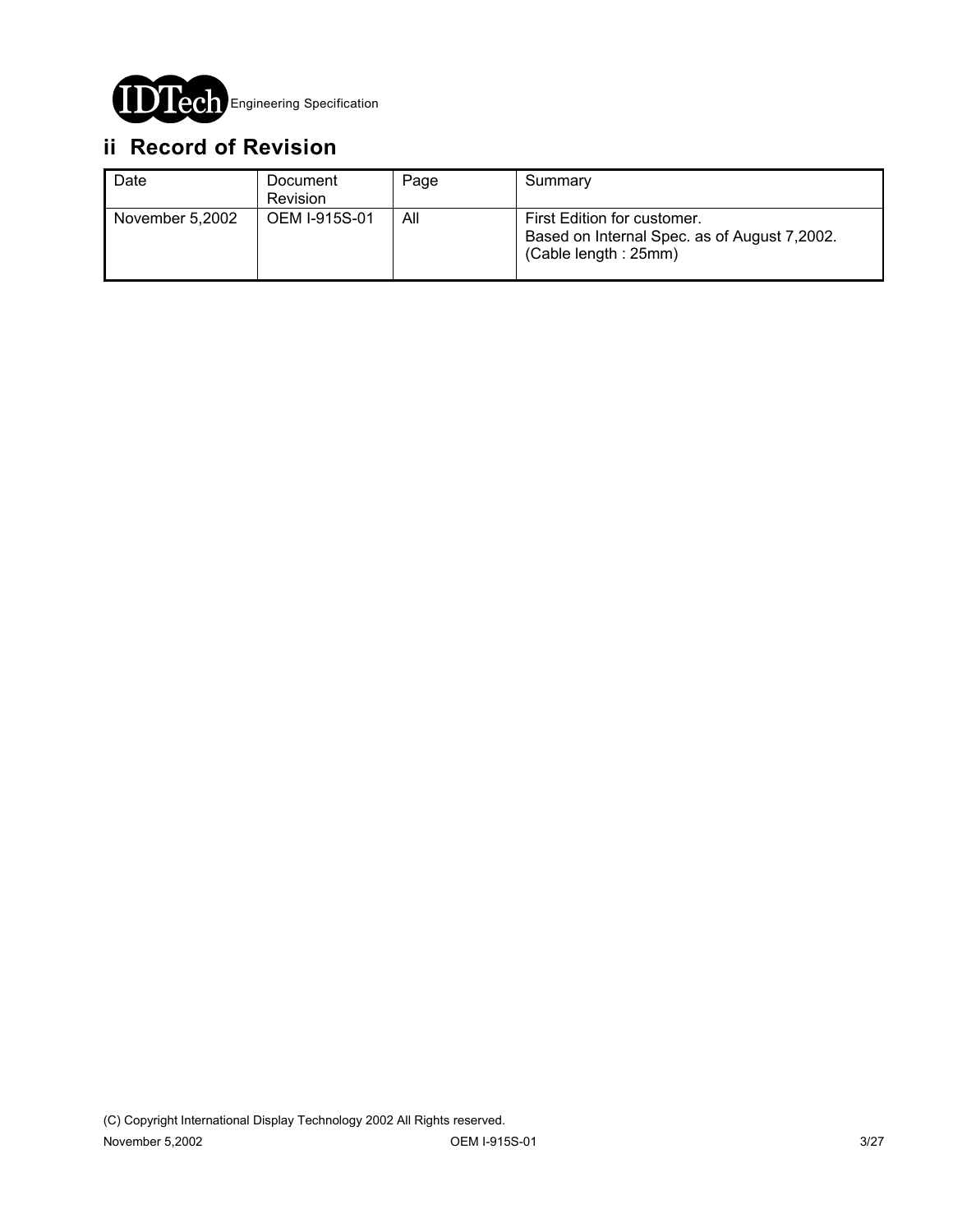

# **1.0 Handling Precautions**

- ! If any signals or power lines deviate from the power on/off sequence, it may cause shorten the life of the LCD module.
- ! The LCD panel and the CFL are made of glass and may break or crack if dropped on a hard surface, so please handle them with care.
- CMOS ICs are included in the LCD panel. They should be handled with care, to prevent electrostatic discharge.
- ! Do not press the reflector sheet at the LCD module to any directions.
- ! Do not stick the adhesive tape on the reflector sheet at the back of the LCD module.
- ! Please handle with care when mount in the system cover. Mechanical damage for lamp cable/lamp connector may cause safety problems.
- Small amount of materials having no flammability grade is used in the LCD module. The LCD module should be supplied by power complied with requirements of Limited Power Source (2.5, IEC60950 or UL60950), or be applied exemption conditions of flammability requirements (4.7.3.4, IEC60950 or UL60950) in an end product.
- ! The LCD module is designed so that the CFL in it is supplied by Limited Current Circuit (2.4, IEC60950 or UL60950).
- ! The fluorescent lamp in the liquid crystal display(LCD) contains mercury. Do not put it in trash that is disposed of in landfills. Dispose of it as required by local ordinances or regulations.
- Never apply detergent or other liquid directly to the screen.
- ! Wipe off water drop immediately. Long contact with water may cause discoloration or spots.
- ! When the panel surface is soiled, wipe it with absorbent cotton or other soft cloth; do not use solvents or abrasives.
- ! Do not touch the front screen surface in your system, even bezel.
- Gently wipe the covers and the screen with a soft cloth.
	- The information contained herein is presented only as a guide for the applications of our products. No responsibility is assumed by International Display Technology for any infringements of patents or other right of the third partied which may result from its use. No license is granted by implication or otherwise under any patent or patent rights of International Display Technology or others. .
	- The information contained herein may be changed without prior notice. It is therefore advisable to contact International Display Technology before proceeding with the design of equipment incorporating this product. .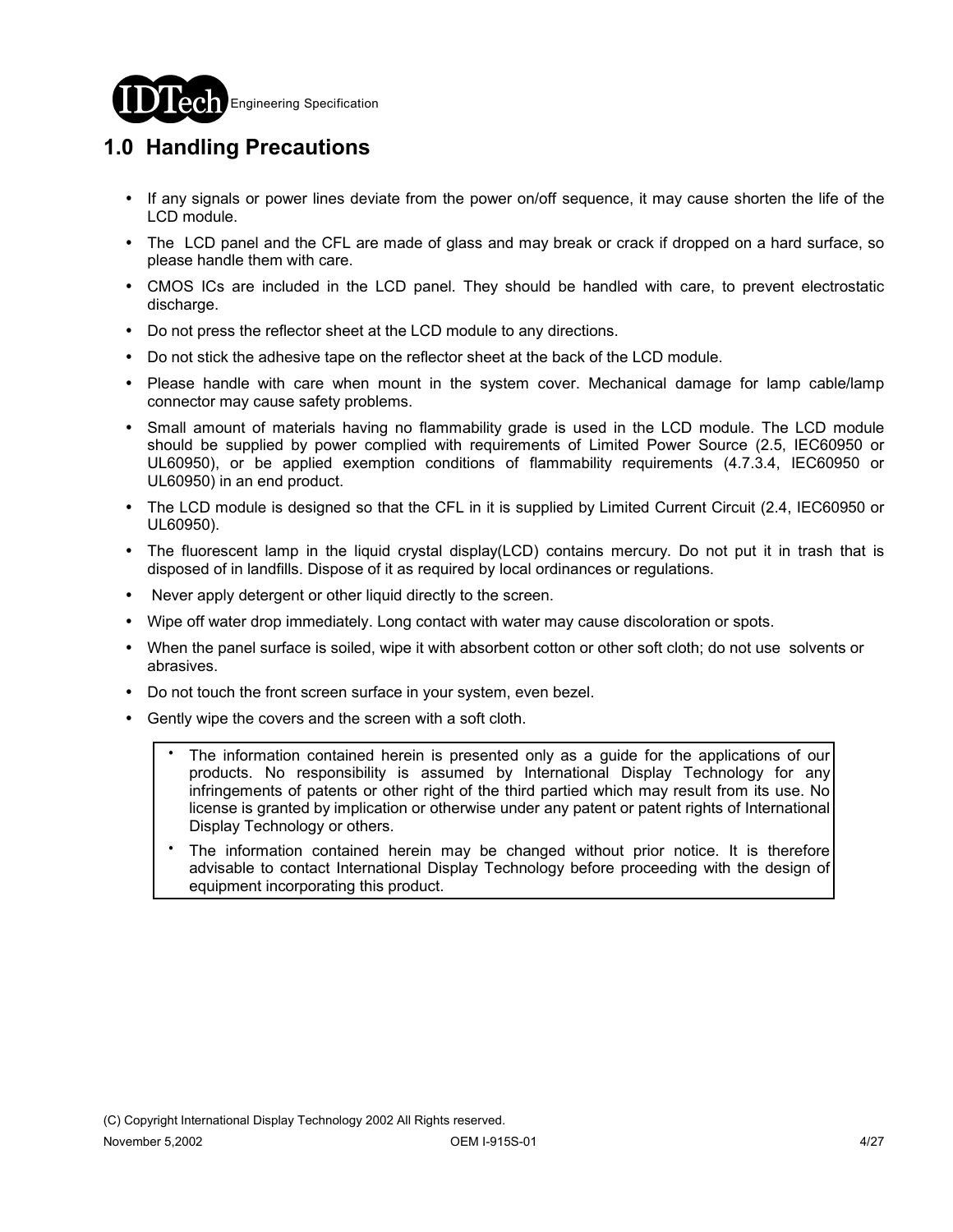

# **2.0 General Description**

This specification applies to the Type 14.1 Color TFT/LCD Module 'IAXG15S'.

This module is designed for a display unit of a notebook style personal computer.

The screen format and electrical interface are intended to support the XGA (1024(H) x 768(V)) screen. Support color is native 262k colors ( RGB 6-bit data driver ).

All input signals are LVDS(Low Voltage Differential Signaling) interface compatible.

This module does not contain an inverter card for backlight.

### **2.1 Characteristics**

The following items are characteristics summary on the table under 25 degree C condition:

| <b>CHARACTERISTICS ITEMS</b>              | <b>SPECIFICATIONS</b>                                      |
|-------------------------------------------|------------------------------------------------------------|
| Screen Diagonal [cm]                      | 35.7                                                       |
| Active Area [mm]                          | 285.7(H) x 214.3(V)                                        |
| Pixels H x V [pixels]                     | $1024(x3)$ x 768                                           |
| Pixel Pitch [mm]                          | 0.279(per one triad) x 0.279                               |
| <b>Pixel Arrangement</b>                  | R.G.B. Vertical Stripe                                     |
| Display Mode                              | Normally White                                             |
| White Luminance [cd/m <sup>2</sup> ]      | 150 Typ. (center) @ CFL current =6.0mA                     |
| <b>Contrast Ratio</b>                     | 200:1 Typ.                                                 |
| Optical Rise Time+Fall Time [msec]        | 45 Typ., 50 Max.                                           |
| Nominal Input Voltage [Volt]              | $+3.3$ Typ. $(+3.0$ to $+3.6$ : VDD)                       |
| Logic Power Consumption [watt]            | 1.2 Typ. (VDD)(All Black Pattern)                          |
| <b>Backlight Power Consumption [watt]</b> | 3.8 Typ.(@CFL current 6.0mA without Inverter loss)         |
| Weight [grams]                            | 380 Min., 400 Typ., 420 Max.                               |
| Physical Size [mm]                        | 299.0(W) x 226.5(H) x 5.2(D) Typ.                          |
| CCFL Cable Length [mm]                    | 25mm                                                       |
| <b>Electrical Interface</b>               | 4 pairs LVDS(R/G/B Data (6-bit),<br>3 sync signals, Clock) |
| <b>Support Color</b>                      | Native 262K colors (RGB 6-bit data driver)                 |
| Temperature Range [deg. C]                | 0 to +50 (Operating)<br>-20 to +60 (Storage, Shipping)     |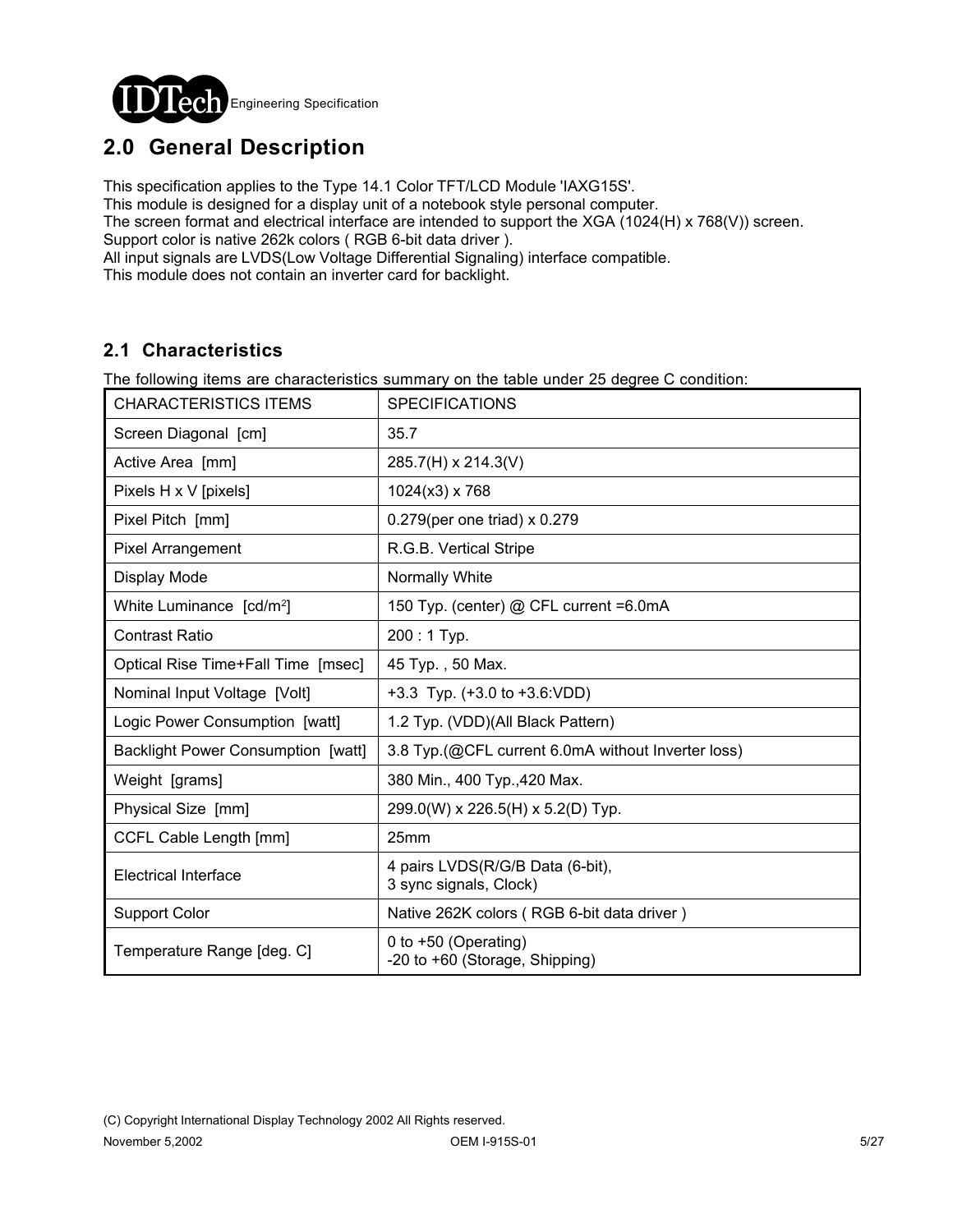

## **2.2 Functional Block Diagram**

The following diagram shows the functional block of the Type 14.1 Color TFT/LCD Module.

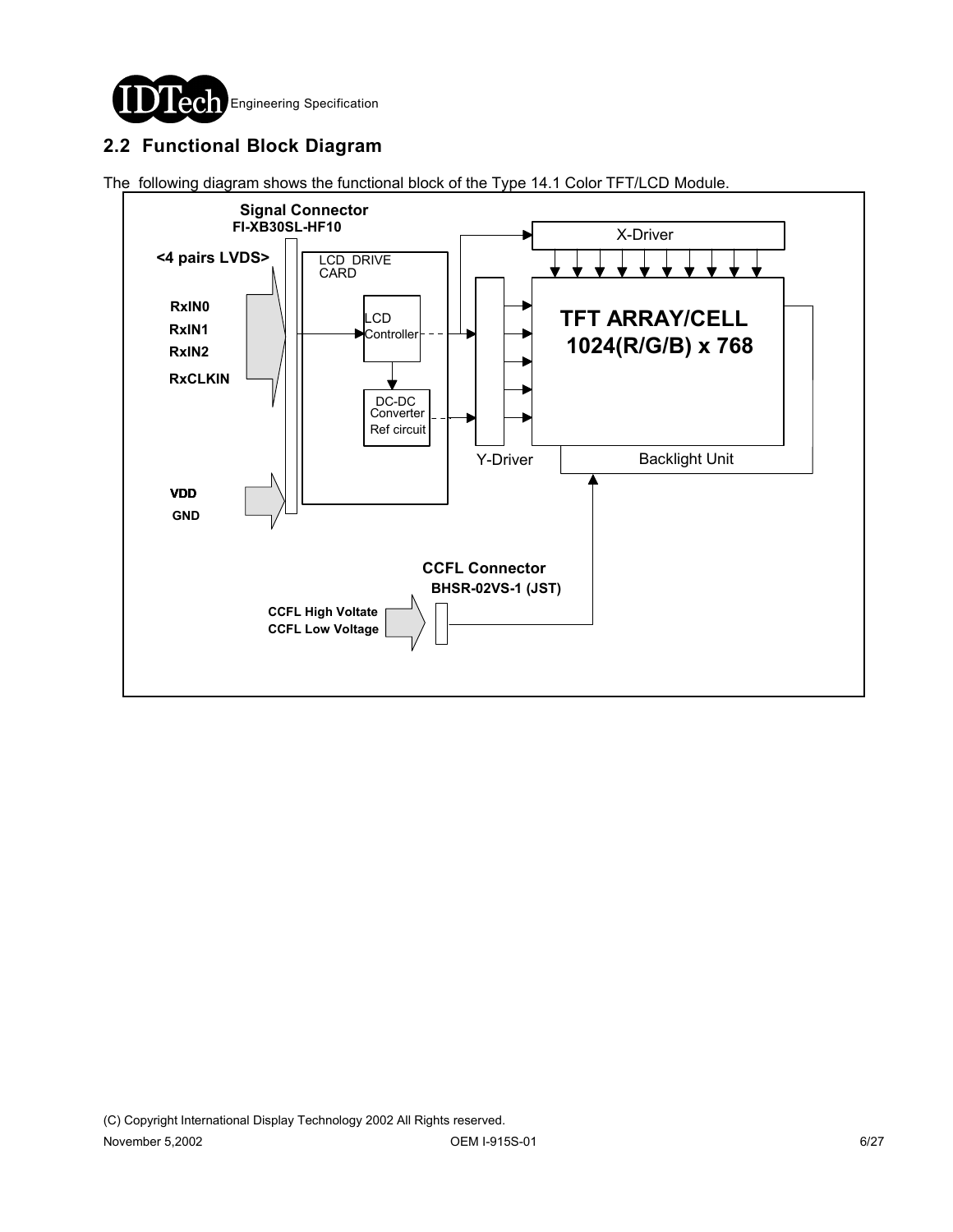

# **3.0 Absolute Maximum Ratings**

Absolute maximum ratings of the module is as follows :

| <b>Item</b>                        | Symbol       | Min                      | Max           | Unit    | <b>Conditions</b>             |
|------------------------------------|--------------|--------------------------|---------------|---------|-------------------------------|
| <b>Supply Voltage</b>              | <b>VDD</b>   | $-0.3$                   | $+4.0$        | V       |                               |
| Input Voltage of Signal            | Other Inputs | $-0.3$                   | $VDD+0.3$     | V       |                               |
| Lamp Ignition Voltage              | <b>VCFL</b>  |                          | $+1,650$      | Vrms    | $Ta = 0$ [deg.C]              |
| <b>CFL Current</b>                 | <b>ICFL</b>  | $\overline{\phantom{0}}$ | 7             | mArms   |                               |
| <b>CFL Peak Inrush Current</b>     | <b>ICFLP</b> | $\overline{\phantom{0}}$ | 20            | mArms   | Ta = $25$ [deg.C]<br>(Note 1) |
| <b>Operating Temperature</b>       | <b>TOP</b>   | $\mathbf{0}$             | $+50$         | deg.C   | (Note 2)                      |
| <b>Operating Relative Humidity</b> | <b>HOP</b>   | 8                        | 95            | %RH     | (Note 2)                      |
| Storage Temperature                | <b>TST</b>   | $-20$                    | $+60$         | deg.C   | (Note 2)                      |
| <b>Storage Relative Humidity</b>   | <b>HST</b>   | 5                        | 95            | %RH     | (Note 2)                      |
| Vibration                          |              |                          | 10-200<br>1.5 | Hz<br>G |                               |
| Shock                              |              |                          | 18<br>50      | G<br>ms | Rectangle wave                |

**Note :** 

1. Duration : 50 [msec] Max.

2. Maximum Wet-Bulb should be 39 degree C and No condensation.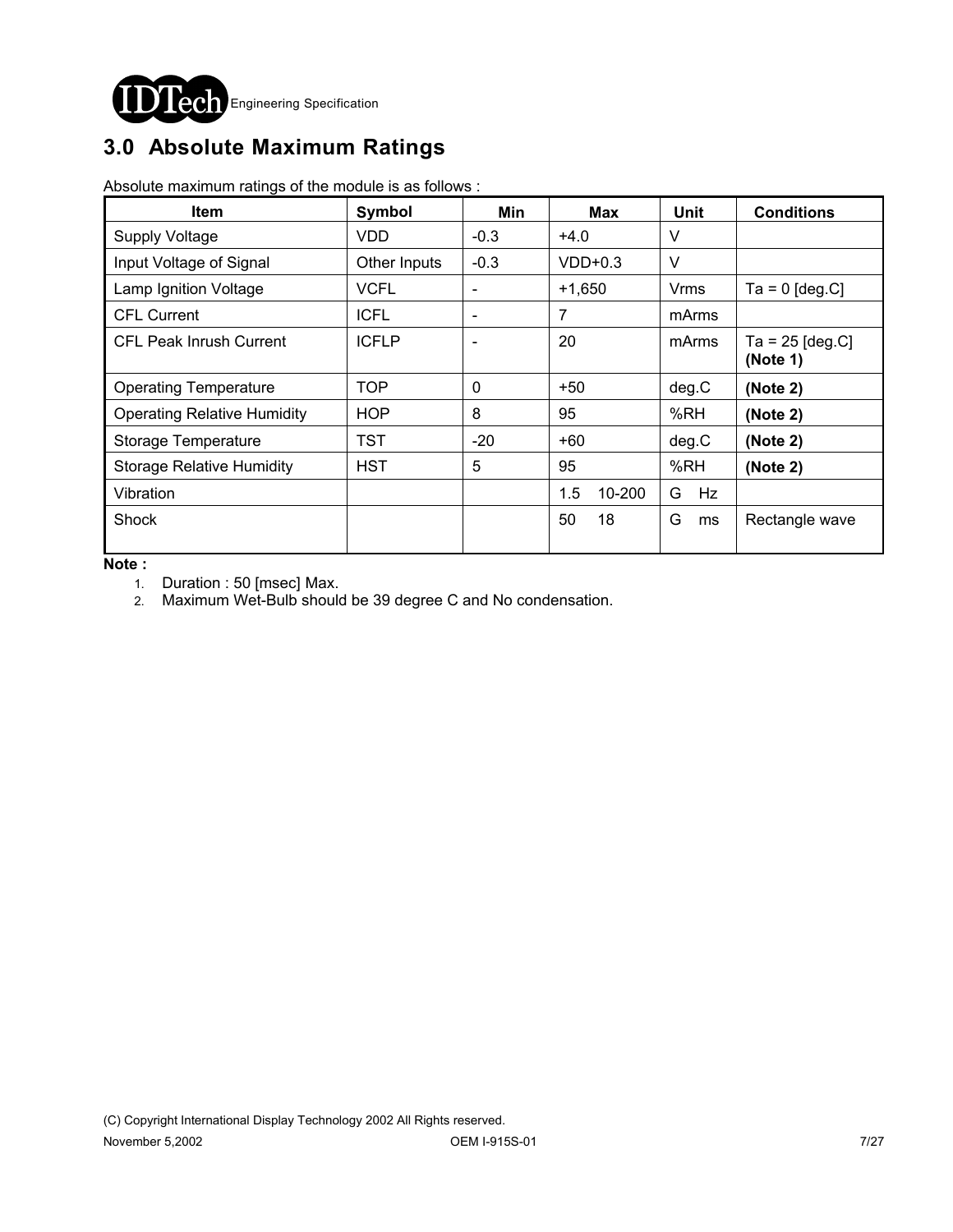

# **4.0 Optical Characteristics**

The optical characteristics are measured under stable conditions as follows under 25 degree C condition:

| Item                                 | Conditions                  | Specification |                              |  |
|--------------------------------------|-----------------------------|---------------|------------------------------|--|
|                                      |                             | Typ.          | <b>Note</b>                  |  |
| <b>Viewing Angle</b>                 | Horizontal<br>(Right)       | 40            |                              |  |
| (Degrees)                            | $K \geq 10$<br>(Left)       | 40            |                              |  |
|                                      | Vertical<br>(Upper)         | 15            |                              |  |
| K:Contrast Ratio                     | $K \geq 10$<br>(Lower)      | 30            |                              |  |
| Contrast ratio                       |                             | 200           |                              |  |
| Response Time                        |                             | 45            | 50 Max.                      |  |
| (ms)                                 | Rising + Falling            |               |                              |  |
| Color                                | Red<br>X                    | 0.577         | $\qquad \qquad \blacksquare$ |  |
| Chromaticity                         | Red<br>У                    | 0.338         |                              |  |
| (CIE)                                | Green<br>X                  | 0.310         |                              |  |
|                                      | Green<br>y                  | 0.544         |                              |  |
|                                      | <b>Blue</b><br>$\mathsf{x}$ | 0.158         |                              |  |
|                                      | <b>Blue</b><br>y            | 0.124         | $\qquad \qquad \blacksquare$ |  |
|                                      | White<br>X                  | 0.313         | $\qquad \qquad \blacksquare$ |  |
|                                      | White<br>y                  | 0.329         |                              |  |
| White Luminance (cd/m <sup>2</sup> ) |                             | 150Typ.       |                              |  |
| ICFL 6.0 mA                          |                             | Center        |                              |  |
|                                      |                             | 140Typ.       |                              |  |
|                                      |                             | 5 points      |                              |  |
|                                      |                             | average       |                              |  |

Anti Glare Treatment : Display surface treatment of this LCD module is Nitto Denko ARC150T.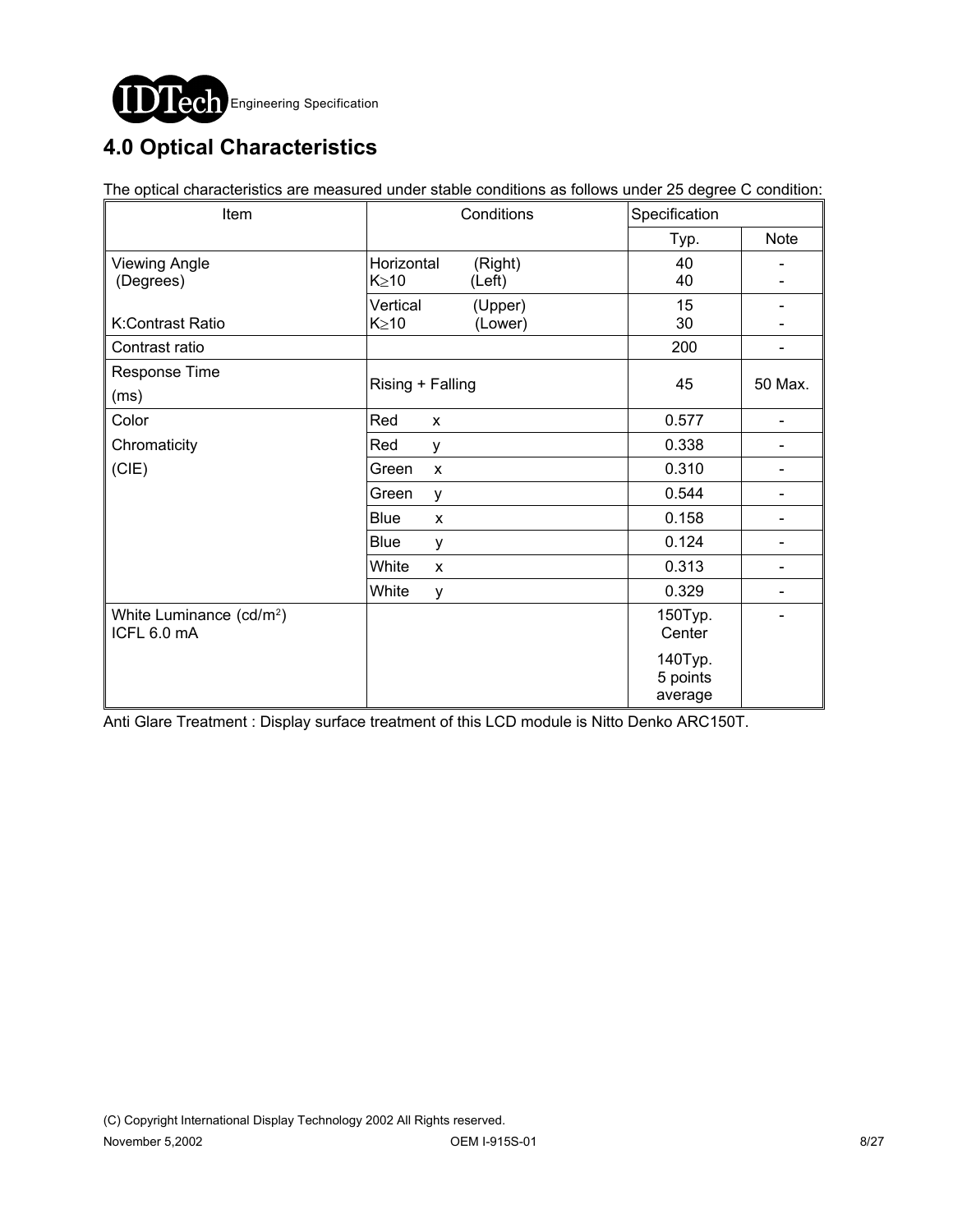

# **5.0 Signal Interface**

### **5.1 Connectors**

Physical interface is described as for the connector on module.

These connectors are capable of accommodating the following signals and will be following components.

| Connector Name / Designation | For Signal Connector |  |  |
|------------------------------|----------------------|--|--|
| Manufacturer                 | JAE.                 |  |  |
| Type / Part Number           | FI-XB30SL-HF10       |  |  |
| Mating Type / Part Number    | FI-X30M, FI-X30C2L   |  |  |

| Connector Name / Designation | For Lamp Connector |
|------------------------------|--------------------|
| Manufacturer                 | JST                |
| Type / Part Number           | <b>BHSR-02VS-1</b> |
| Mating Type / Part Number    | SM02B-BHSS-1       |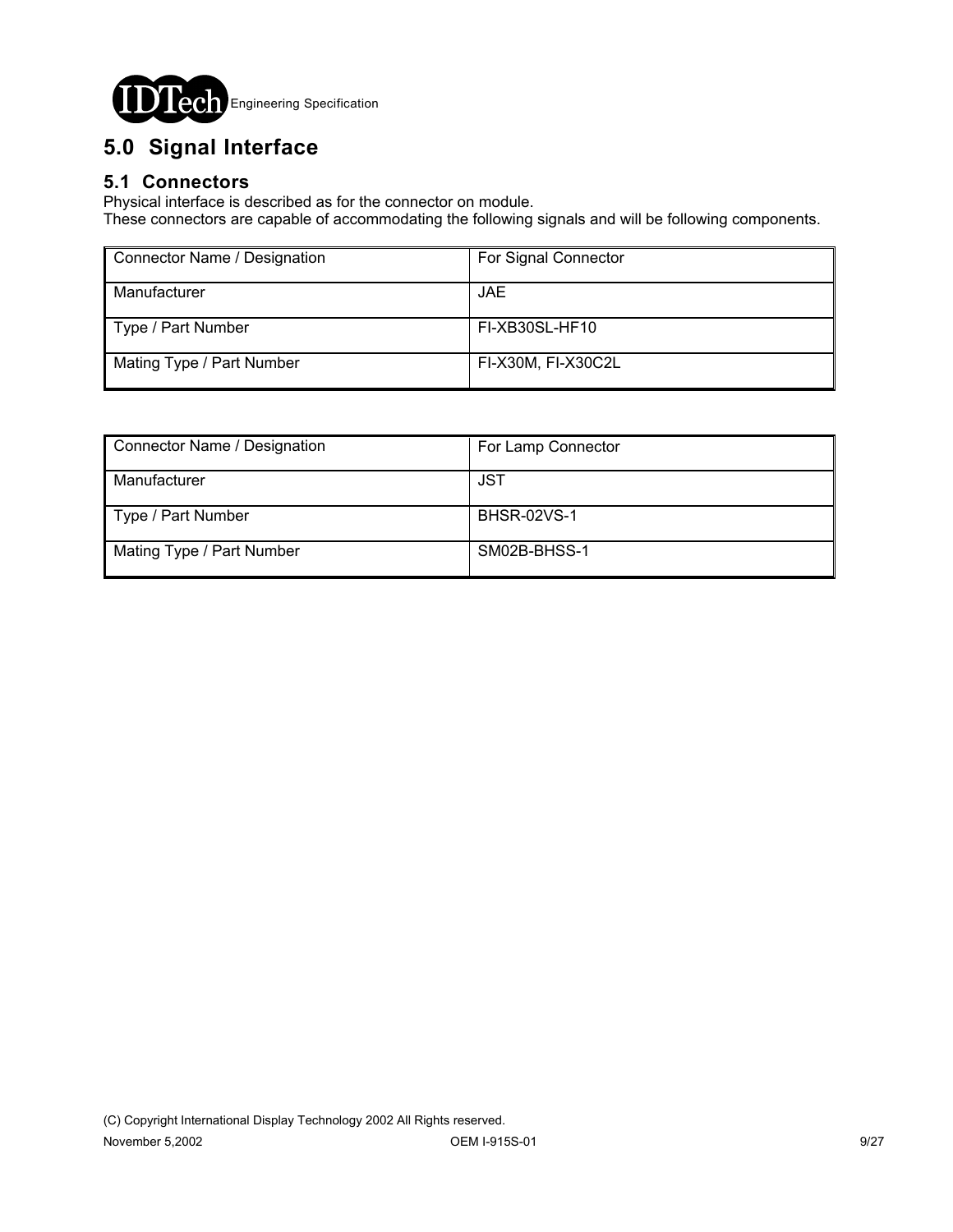

## **5.2 Interface Signal Connector**

|  | Signal Connector Pin Assignment |
|--|---------------------------------|
|  |                                 |

| Pin#           | Signal Name       | Pin# | Signal Name       |
|----------------|-------------------|------|-------------------|
| 1              | FG (GND)          | 17   | <b>GND</b>        |
| $\overline{2}$ | <b>GND</b>        | 18   | RxCLKIN- (Note 2) |
| 3              | <b>VDD</b>        | 19   | RxCLKIN+ (Note 2) |
| 4              | VDD               | 20   | <b>GND</b>        |
| 5              | Reserved (Note 1) | 21   | Reserved (Note 1) |
| 6              | Reserved (Note 1) | 22   | Reserved (Note 1) |
| $\overline{7}$ | Reserved (Note 1) | 23   | <b>GND</b>        |
| 8              | Reserved (Note 1) | 24   | Reserved (Note 1) |
| 9              | RxINO- (Note 2)   | 25   | Reserved (Note 1) |
| 10             | RxIN0+ (Note 2)   | 26   | <b>GND</b>        |
| 11             | <b>GND</b>        | 27   | Reserved (Note 1) |
| 12             | RxIN1- (Note 2)   | 28   | Reserved (Note 1) |
| 13             | RxIN1+ (Note 2)   | 29   | <b>GND</b>        |
| 14             | <b>GND</b>        | 30   | Reserved (Note 1) |
| 15             | RxIN2- (Note 2)   | 31   | Reserved (Note 1) |
| 16             | RxIN2+ (Note 2)   | 32   | FG (GND)          |

**Note :**

1. 'Reserved' pins are not allowed to connect any other line.

2. Voltage levels of all input signals are LVDS compatible. Refer to "Signal Electrical Characteristics for LVDS", for voltage levels of all input signals.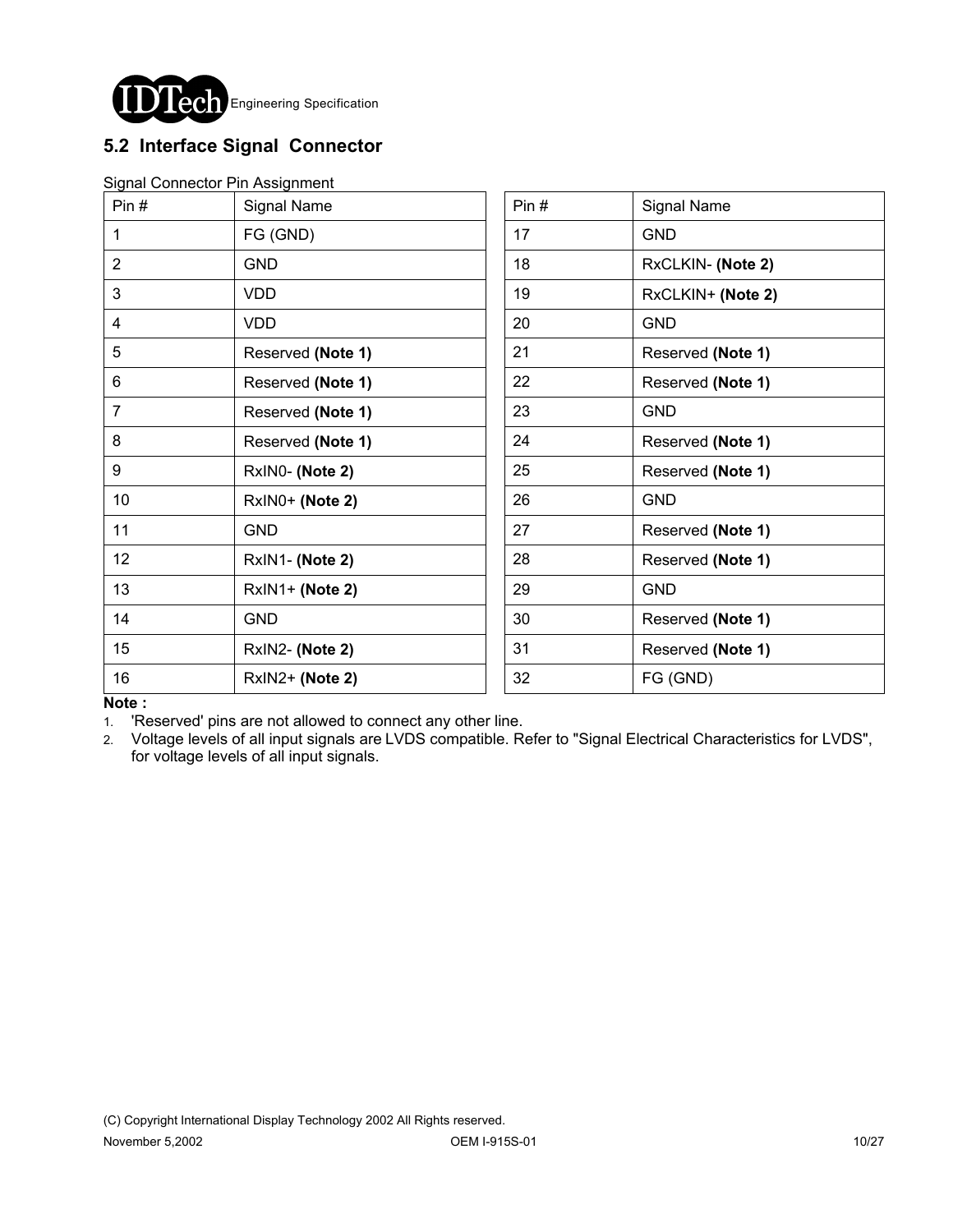

## **5.3 Interface Signal Description**

Signal Description

| Signal Name        | Description                                                      |
|--------------------|------------------------------------------------------------------|
| RxIN0+, RxIN0-     | LVDS differential data input (Red0-Red5, Green0)                 |
| RxIN1+, RxIN1-     | LVDS differential data input (Green1-Green5, Blue0-Blue1)        |
| RxIN2+, RxIN2-     | LVDS differential data input (Blue2-Blue5, HSync, VSync, DSPTMG) |
| RxCLKIN+, RxCLKIN- | LVDS differential clock input                                    |
| VDD                | +3.3V Power Supply                                               |
| <b>GND</b>         | Ground                                                           |

**Note :**

- . The module uses a 100ohm resistor between positive and negative data lines of each receiver input.
- ! Input signals shall be low or Hi-Z state when VDD is off.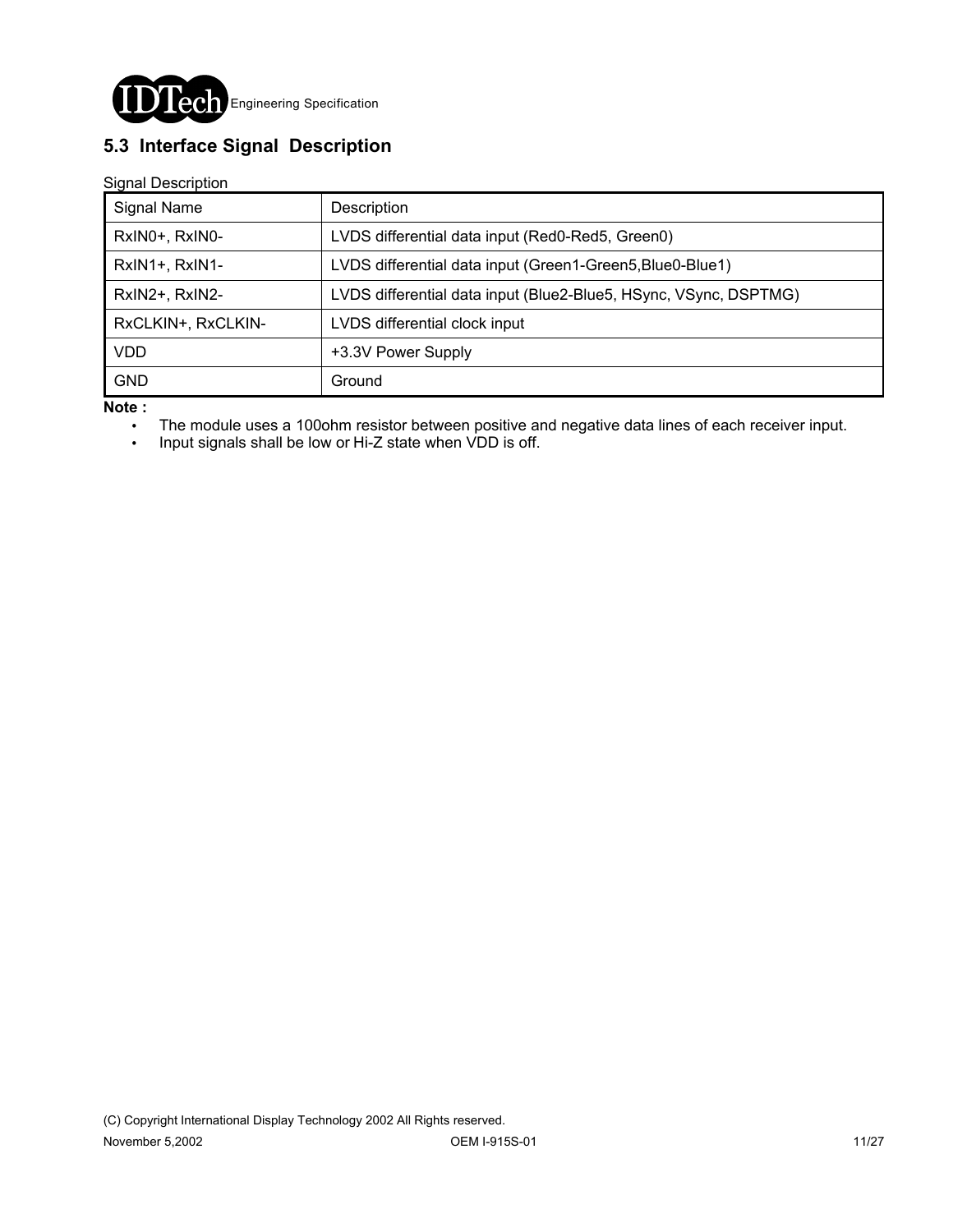

| <b>SIGNAL NAME</b>                                                   | Description                                                                                              |                                                                                                                                                                                               |
|----------------------------------------------------------------------|----------------------------------------------------------------------------------------------------------|-----------------------------------------------------------------------------------------------------------------------------------------------------------------------------------------------|
| +RED5<br>+RED4<br>+RED3<br>+RED2<br>+RED1<br>+RED0                   | Red Data 5 (MSB)<br>Red Data 4<br>Red Data 3<br>Red Data 2<br>Red Data 1<br>Red Data 0 (LSB)             | Red-pixel Data<br>Each red pixel's brightness data consists of these 6 bits<br>pixel data.                                                                                                    |
| +GREEN 5<br>+GREEN 4<br>+GREEN 3<br>+GREEN 2<br>+GREEN 1<br>+GREEN 0 | Green Data 5 (MSB)<br>Green Data 4<br>Green Data 3<br>Green Data 2<br>Green Data 1<br>Green Data 0 (LSB) | Green-pixel Data<br>Each green pixel's brightness data consists of these 6 bits<br>pixel data.                                                                                                |
| +BLUE 5<br>+BLUE 4<br>+BLUE 3<br>+BLUE 2<br>+BLUE 1<br>+BLUE 0       | Blue Data 5 (MSB)<br>Blue Data 4<br>Blue Data 3<br>Blue Data 2<br>Blue Data 1<br>Blue Data 0 (LSB)       | <b>Blue-pixel Data</b><br>Each blue pixel's brightness data consists of these 6 bits<br>pixel data.                                                                                           |
| -DTCLK                                                               | Data Clock                                                                                               | The typical frequency is 65.0 MHz. The signal is used to<br>strobe the pixel data and DSPTMG signals. All pixel data<br>shall be valid at the falling edge when the DSPTMG signal<br>is high. |
| <b>DSPTMG</b>                                                        | Display Timing                                                                                           | This signal is strobed at te falling edge of -DTCLK. When<br>the signal is high, the pixel data shall be valid to be<br>displayed.                                                            |
| <b>VSYNC</b>                                                         | <b>Vertical Sync</b>                                                                                     | The signal is synchronized to -DTCLK.                                                                                                                                                         |
| <b>HSYNC</b>                                                         | <b>Horizontal Sync</b>                                                                                   | The signal is synchronized to -DTCLK.                                                                                                                                                         |

**Note :** Output signals from any system shall be low or Hi-Z state when VDD is off.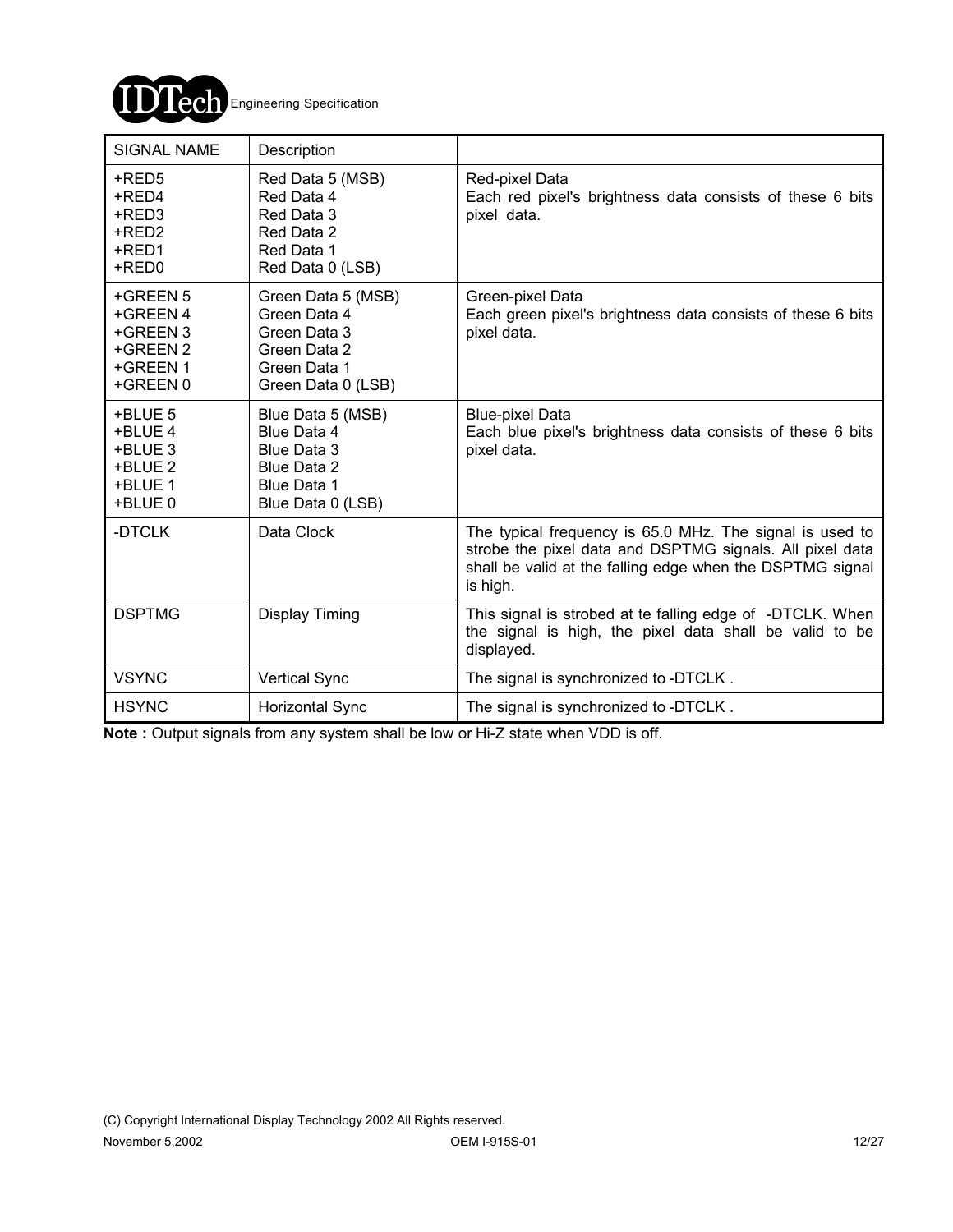

## **5.4 Interface Signal Electrical Characteristics**

#### **5.4.1 Signal Electrical Characteristics for LVDS Receiver**

The LVDS receiver equipped in this LCD module is compatible with ANSI/TIA/TIA-644 standard.

#### Electrical Characteristics

| Parameter                            | Symbol          | Min    | Тур | Max    | Unit | Conditions                  |
|--------------------------------------|-----------------|--------|-----|--------|------|-----------------------------|
| Differential Input High Threshold    | Vth             |        |     | $+100$ | mV   | $Vcm=+1.2V$                 |
| Differential Input Low Threshold     | Vtl             | $-100$ |     |        | mV   | $Vcm=+1.2V$                 |
| Magnitude Differential Input Voltage | Vid             | 100    |     | 600    | mV   |                             |
| Common Mode Voltage                  | Vcm             | 1.0    | 1.2 | 1.4    | V    | Vth - Vtl = $200 \text{mV}$ |
| Common Mode Voltage Offset           | $\triangle$ Vcm | -50    |     | $+50$  | mV   | Vth - Vtl = $200 \text{mV}$ |

**Note :**

- ! Input signals shall be low or Hi-Z state when VDD is off.
- ! All electrical characteristics for LVDS signal are defined and shall be measured at the interface connector of LCD.

Voltage Definitions

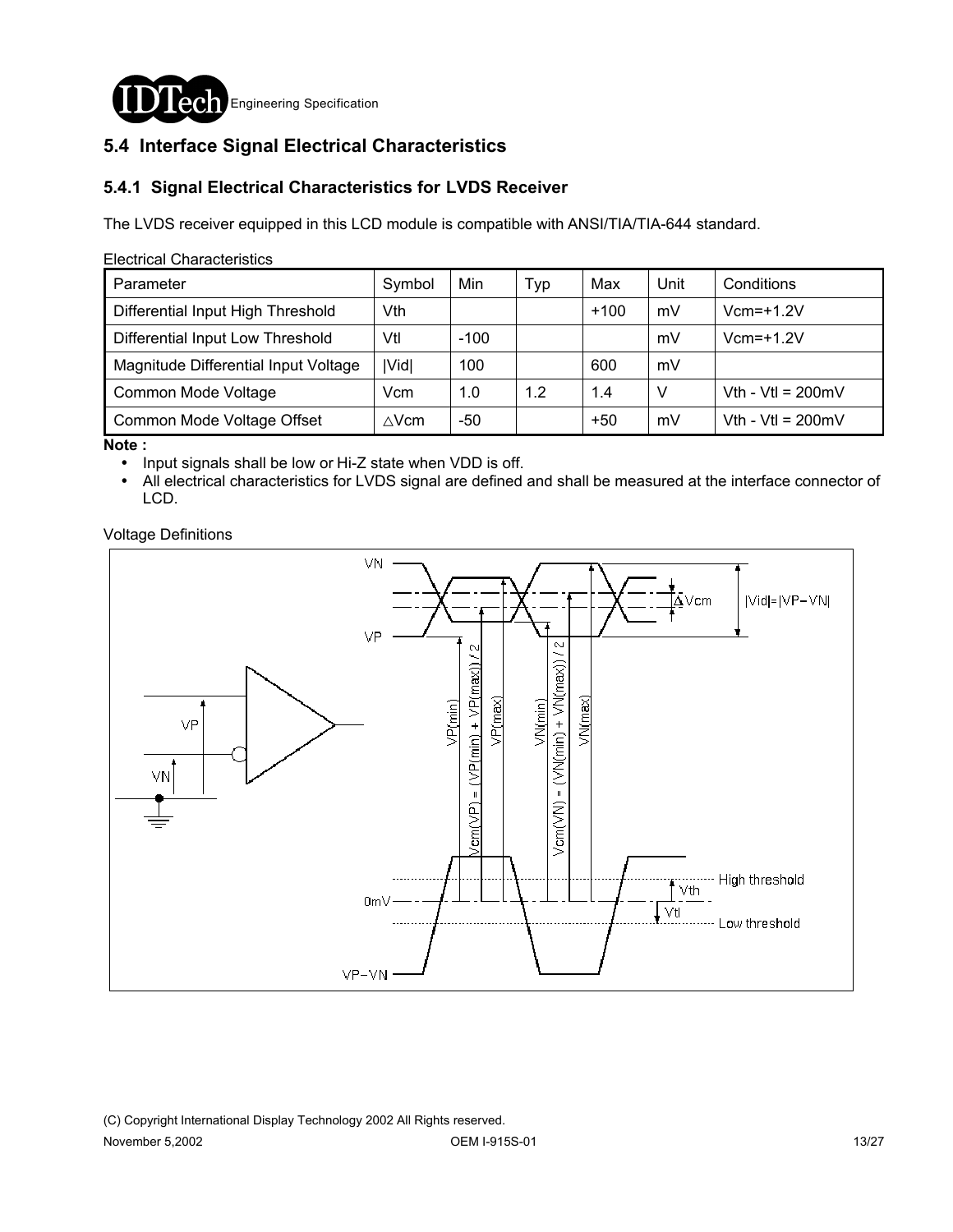

#### Timming Requirements

| Parameter                      | Symbol | Min    | Typ   | Max    | Unit       | Conditions                                                 |
|--------------------------------|--------|--------|-------|--------|------------|------------------------------------------------------------|
| <b>Clock Frequency</b>         | fc     | 50     | 65    | 67     | <b>MHz</b> |                                                            |
| Cycle Time                     | tc     | 14.93  | 15.38 | 20.00  | ns         |                                                            |
| Data Setup Time (Note 1)       | Tsu    | 600    |       |        | ps         | $fc = 65 MHz$ , $tCCJ < 50 ps$ ,                           |
| Data Hold Time (Note 2)        | Thd    | 600    |       |        | ps         | Vth-Vtl = $400mV$ ,<br>Vcm = $1.2V$ , $\triangle V$ cm = 0 |
| Cycle-to-cycle jitter (Note 3) | tCCJ   | $-150$ |       | $+150$ | ps         | $fc = 65 MHz$ , $Tsu = Thd = 900 ps$                       |
| Cycle Modulation Rate (Note 4) | tCJavg |        |       | 20     | ps/clk     | $fc = 65 MHz$ , Tsu=Thd=900ps                              |

**Note :**

1. All values are at VDD=3.3V, Ta=25 degree C.

2. See figure "**Timing Definition**" and "**Timing Definition(detail A)**" for definition.

- 3. Jitter is the magnitude of the change in input clock period.
- 4. This specification defines maximum average cycle modulation rate in peak-to-peak transition within any 100 clock cycles. Figure "**Cycle Modulation Rate**" illustrates a case against this requirement. This specification is applied only if input clock peak jitter within any 100 clock cycles is greater than 300ps.

Timing Definition



(C) Copyright International Display Technology 2002 All Rights reserved. November 5,2002 **OEM I-915S-01** OEM I-915S-01 **14/27**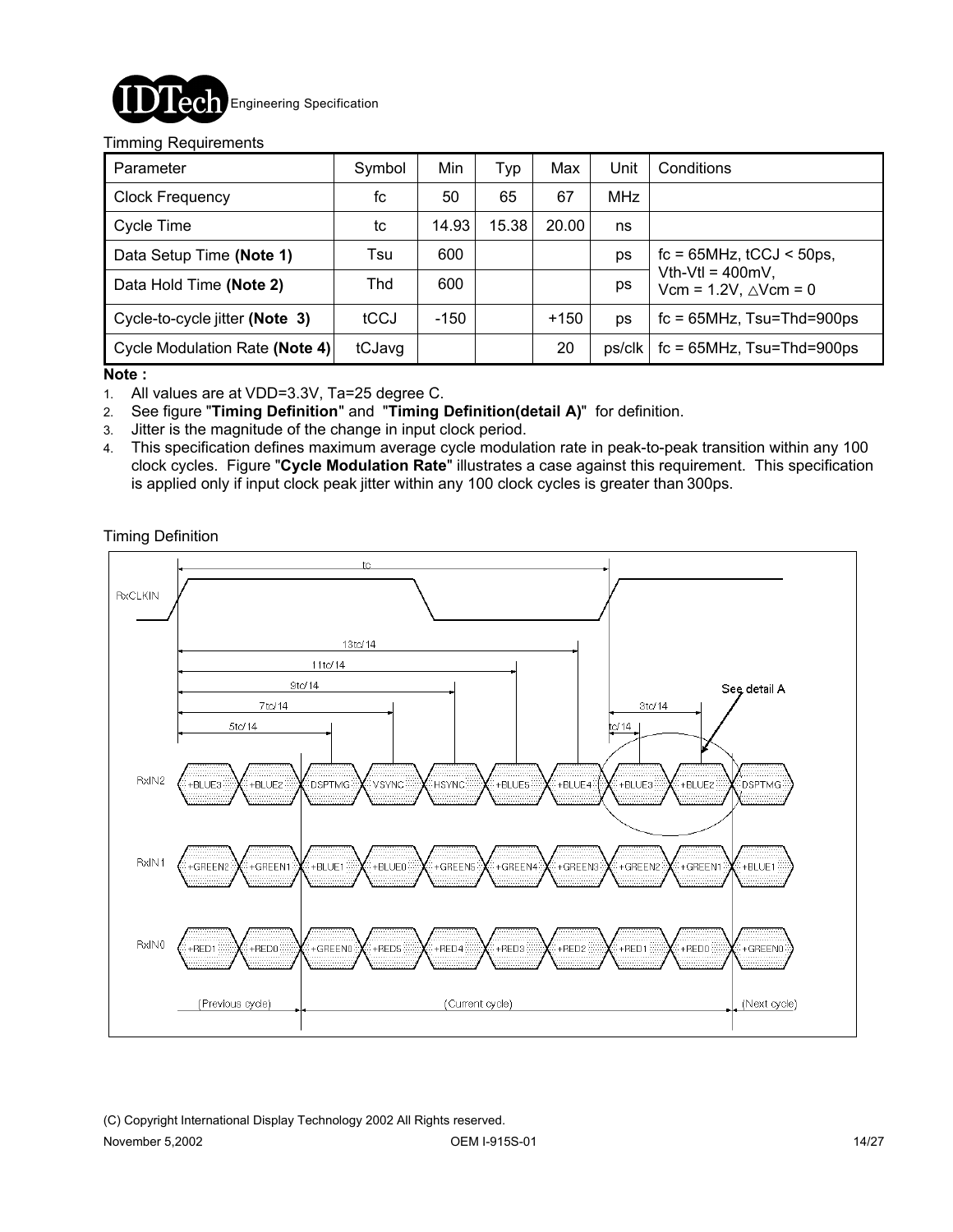

#### Timing Definition(detail A)



**Note:** Tsu and Thd are internal data sampling window of receiver. Trskm is the system skew margin; i.e., the sum of cable skew, source clock jitter, and other inter-symbol interference, shall be less than Trskm.



#### Cycle Modulation Rate

(C) Copyright International Display Technology 2002 All Rights reserved. November 5,2002 **OEM I-915S-01** 15/27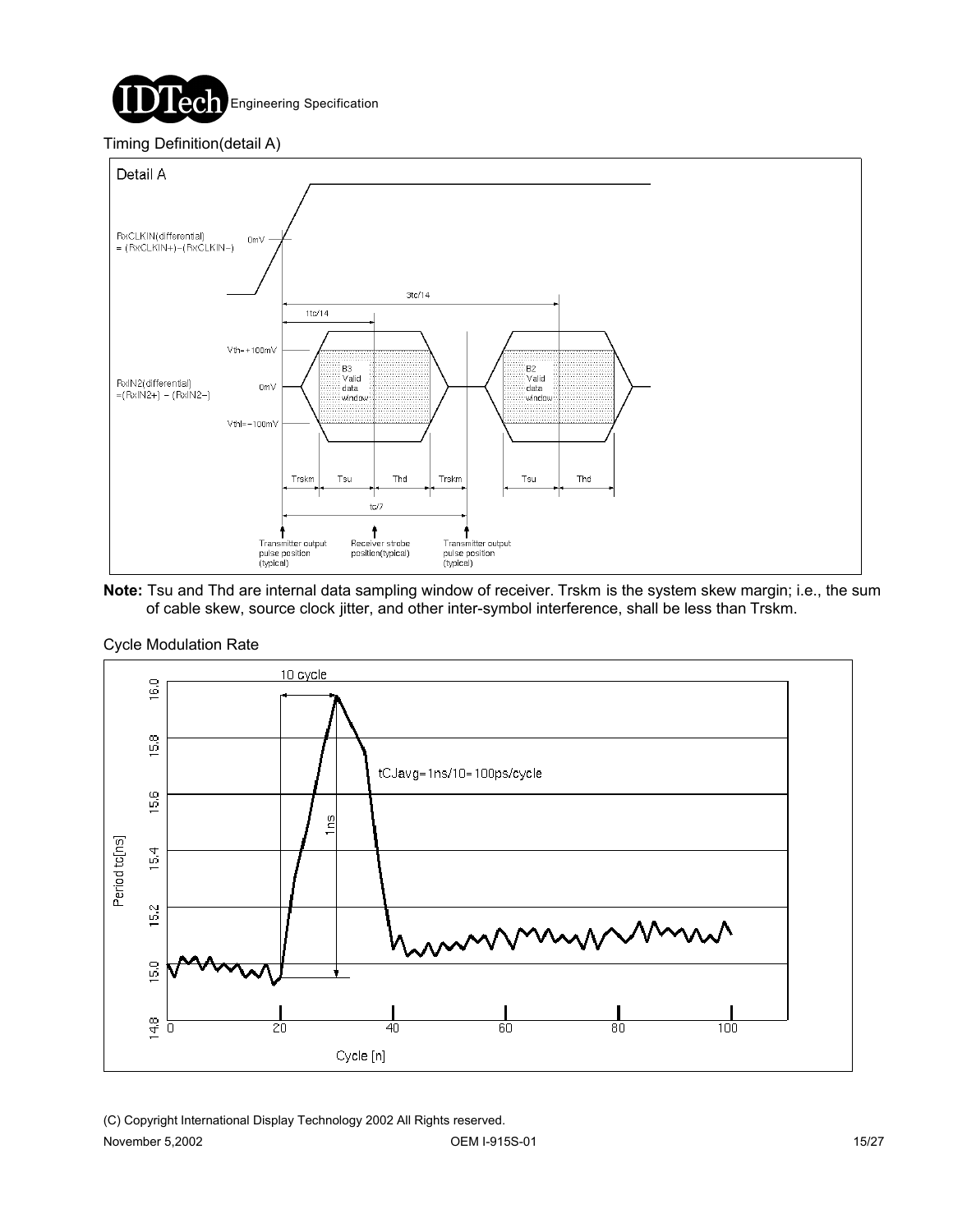

### **5.4.2 LVDS Receiver Internal Circuit**

The following figure shows the internal block diagram of the LVDS receiver. This LCD module equips termination resistors for LVDS link.



### **5.4.3 Recommended Guidelines for Motherboard PCB Design and Cable Selection**

Following the suggestions below will help to achieve optimal results.

- ! Use controlled impedance media for LVDS signals. They should have a matched differential impedance of 100ohm.
- ! Match electrical lengths between traces to minimize signal skew.
- Isolate TTL signals from LVDS signals.
- ! For cables, twisted pair, twinax, or flex circuit with close coupled differential traces are recommended.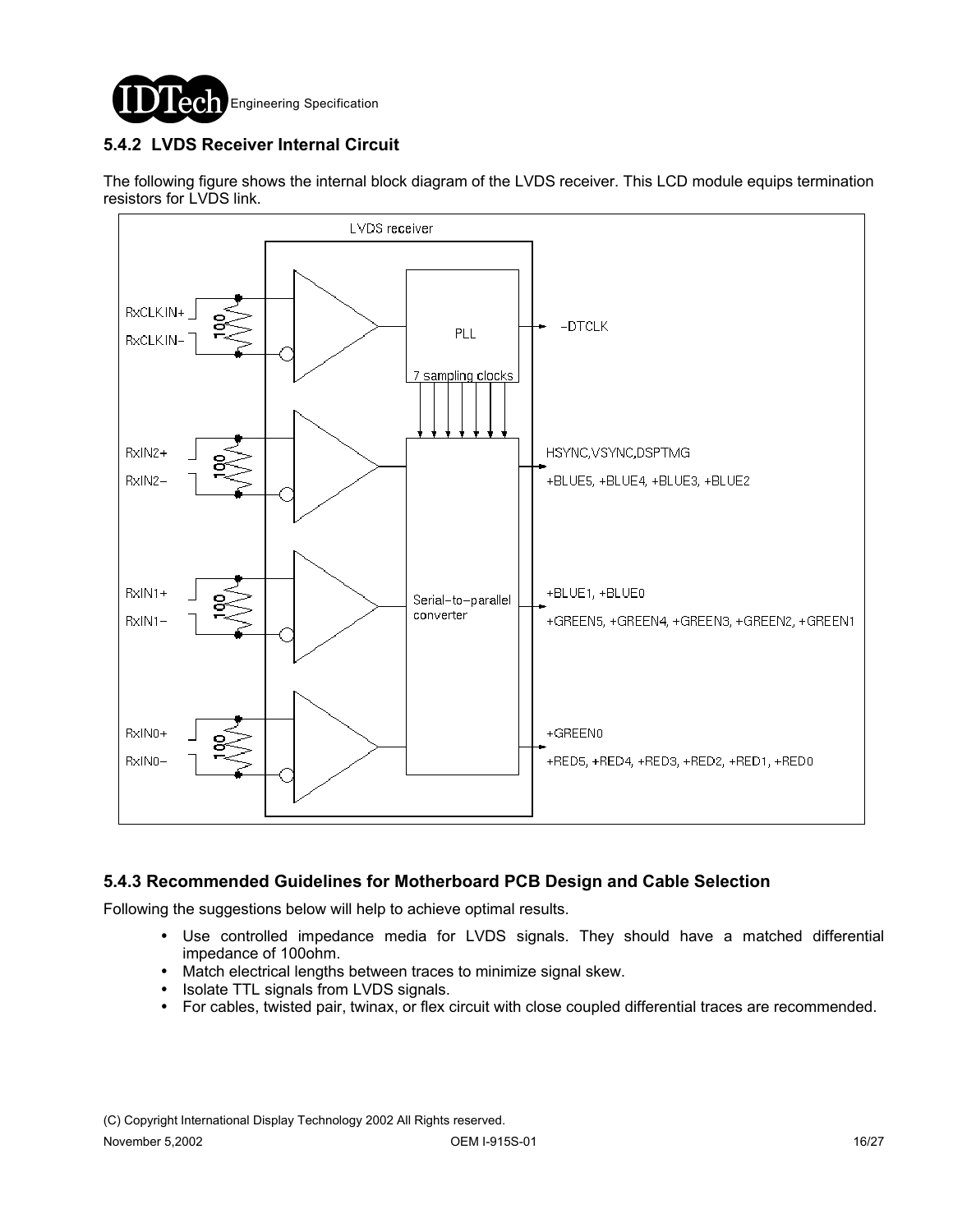

## **5.5 Signal for Lamp Connector**

| Pin# | <b>Signal Name</b> |  |  |  |
|------|--------------------|--|--|--|
|      | Lamp High Voltage  |  |  |  |
|      | Lamp Low Voltage   |  |  |  |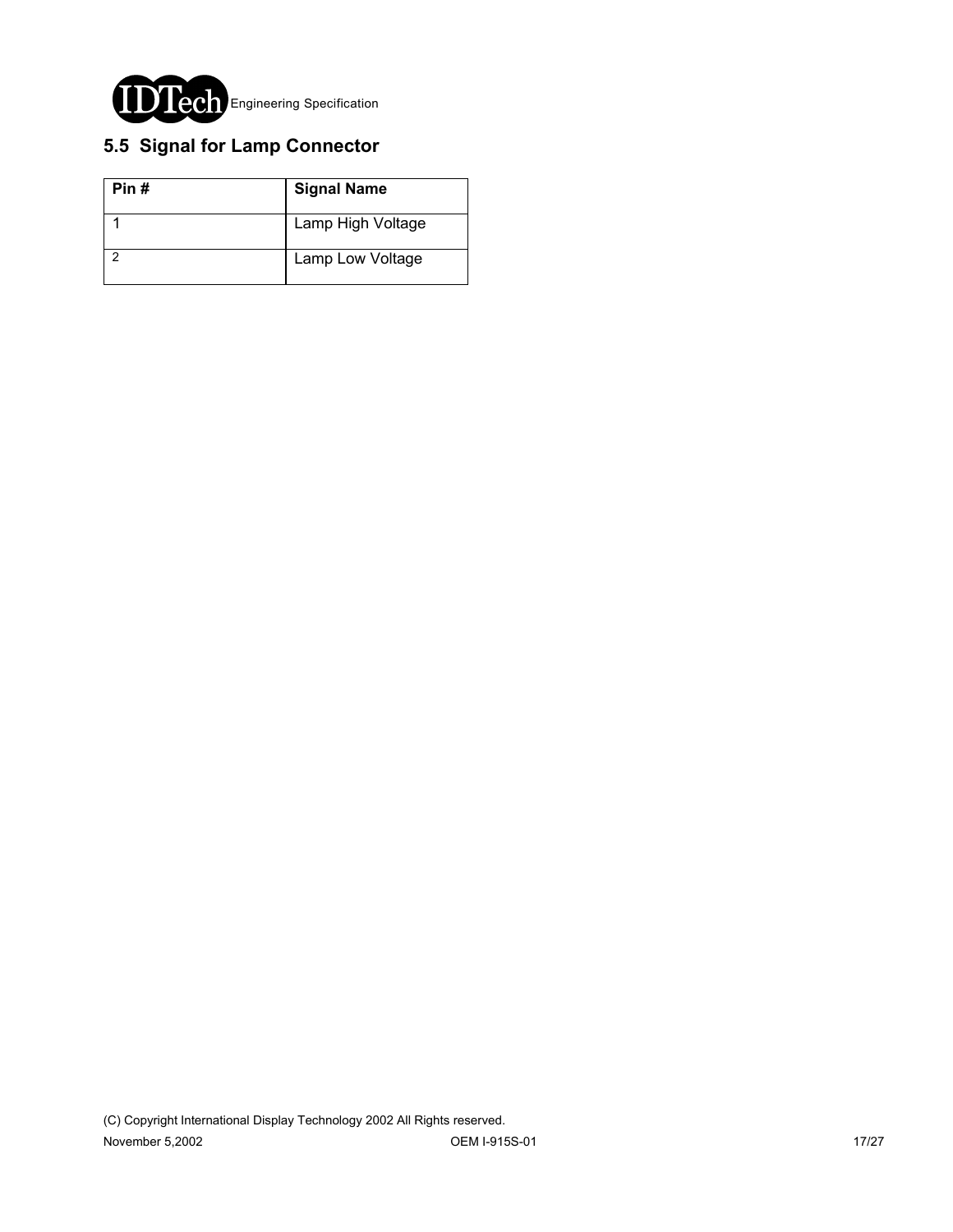

# **6.0 Pixel format image**

Following figure shows the relationship of the input signals and LCD pixel format image. Even and odd pair of RGB data are sampled at a time.

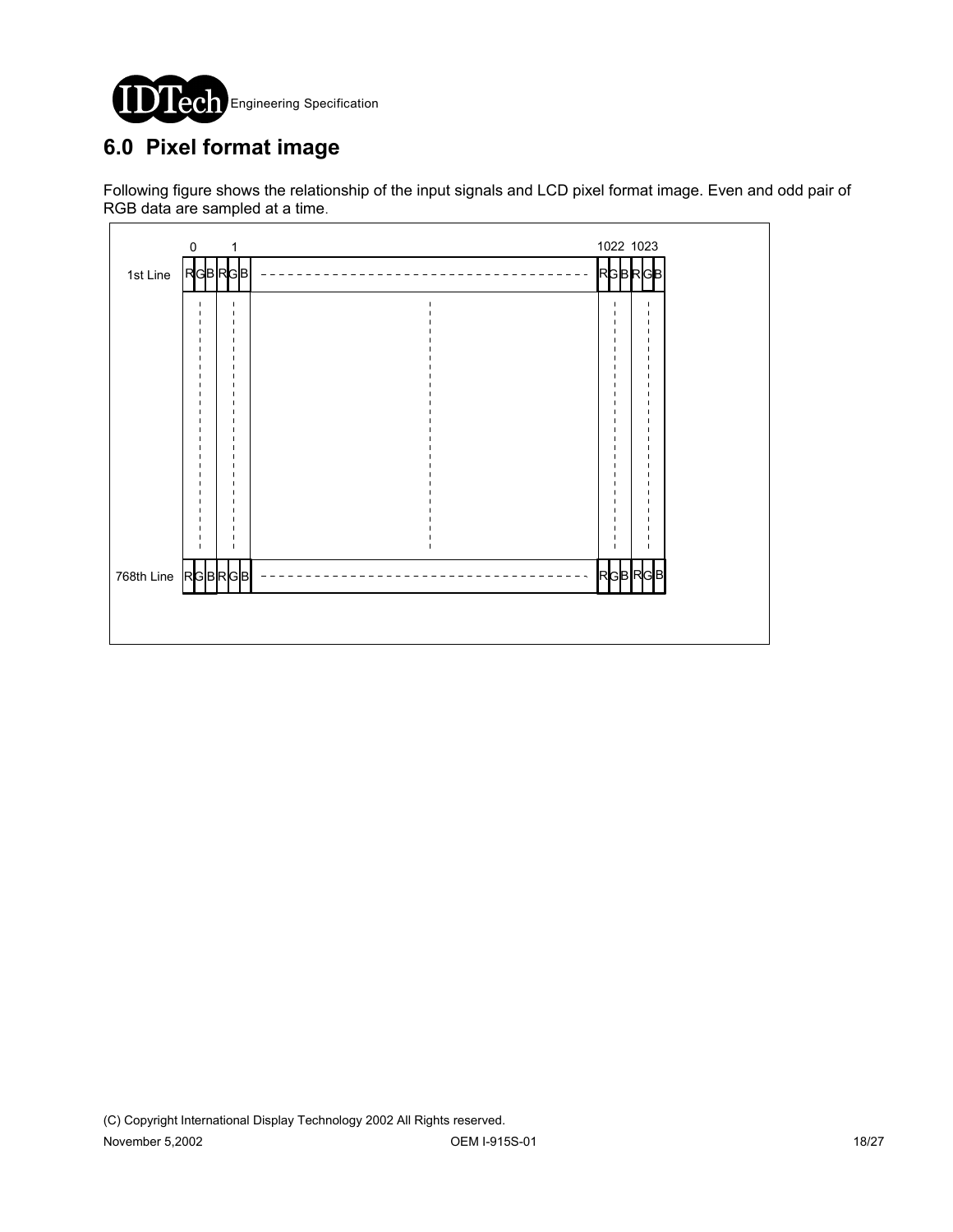

# **7.0 Parameter guide line for CFL Inverter**

| <b>SYMBOL</b> | <b>PARAMETER</b>                                  | <b>MIN</b> | $D.P-1$<br>Note1 | <b>MAX</b>     | <b>UNITS</b>                                 | <b>CONDITION</b>                   |
|---------------|---------------------------------------------------|------------|------------------|----------------|----------------------------------------------|------------------------------------|
| (L63)         | White Luminance<br>(Center)<br>(5 points average) |            | 150<br>140       | $\blacksquare$ | $\lceil cd/m^2 \rceil$<br>$\textsf{[cd/m²]}$ | Ta=25[deg. C]                      |
| <b>ICFL</b>   | CFL current                                       | 4.0        | 6.0              | 7.0            | [ <i>m</i> Arms]                             | $Ta = 25$ [deg. $C$ ]<br>(Note2,5) |
| <b>ICFLP</b>  | <b>CFL Peak Inrush Current</b>                    |            |                  | 20             | [mA]                                         | $Ta = 25$ [deg. $C$ ]<br>(Note2,6) |
| <b>FCFL</b>   | <b>CFL Frequency</b>                              | 40         |                  | 70             | [kHz]                                        | $Ta = 25$ [deg. $C$ ]<br>(Note 3)  |
| <b>VCFLi</b>  | <b>Inverter Ignition Voltage</b>                  | 1,600      |                  |                | [Vrms]                                       | $Ta=0$ [deg. $C$ ]                 |
| <b>VCFL</b>   | <b>CFL Voltage (Reference)</b>                    |            | 640              |                | [Vrms]                                       | Ta=25[deg. C]                      |
| <b>PCFL</b>   | CFL Power consumption                             |            | 3.8              | 4.2            | [W]                                          | Ta=25[deg. C]<br>(Note 4)          |

**Note :**

1. Design Point-1

2. If it exceeds MIN/MAX values, then"CFL Life" , "ON/OFF Cycle", and "SAFETY" will not be guaranteed.

3. CFL Frequency should be carefully determined to avoid interference between inverter and TFT LCD.

4. Calculated value for reference (ICFL x VCFL = PCFL).

5. It should be employed the inverter which has `Duty Dimming`, if ICFL is less than 4[mA].

6. Duration: 50msec MAX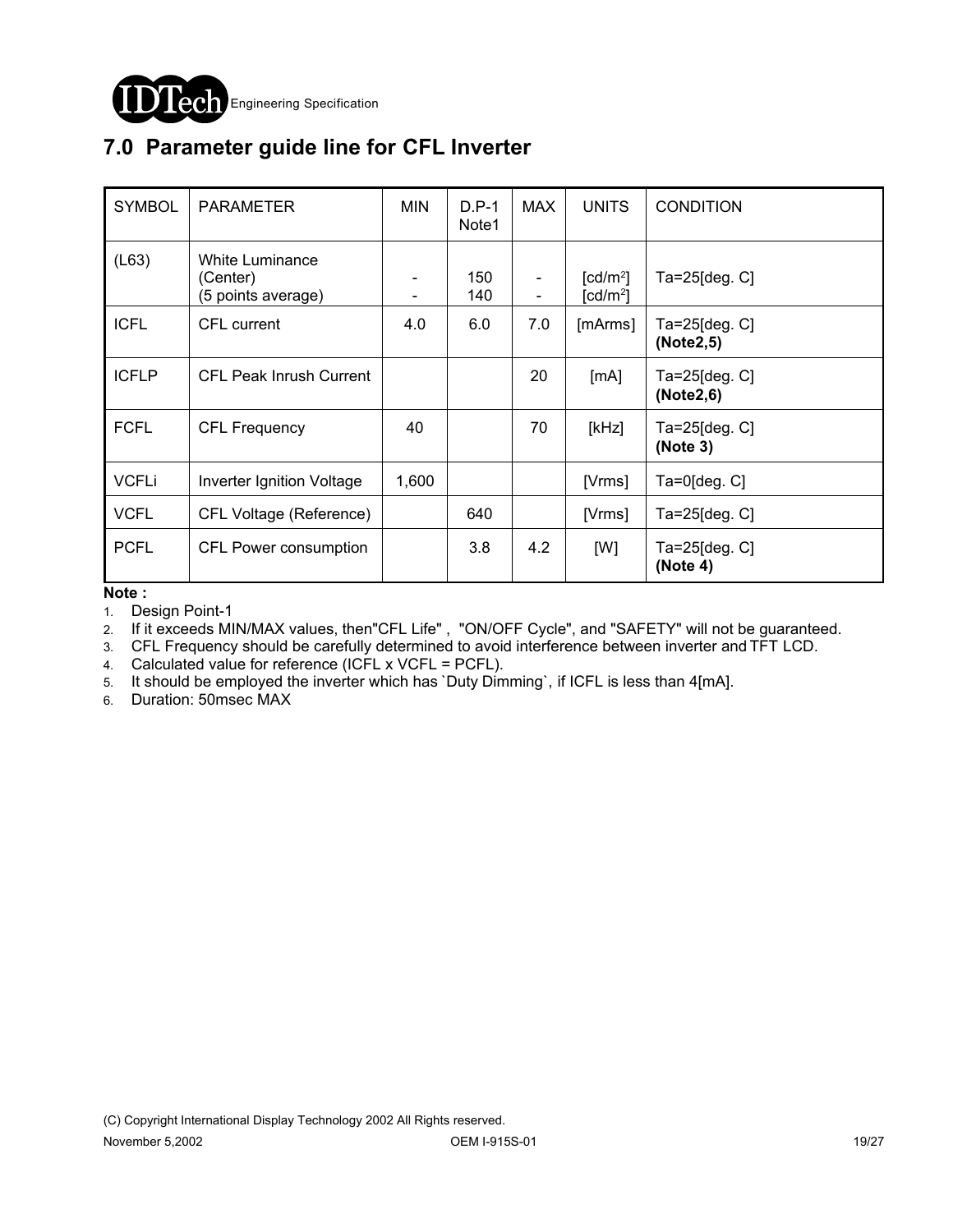

The following chart is Luminance versus Lamp Current for your reference.

**TBD**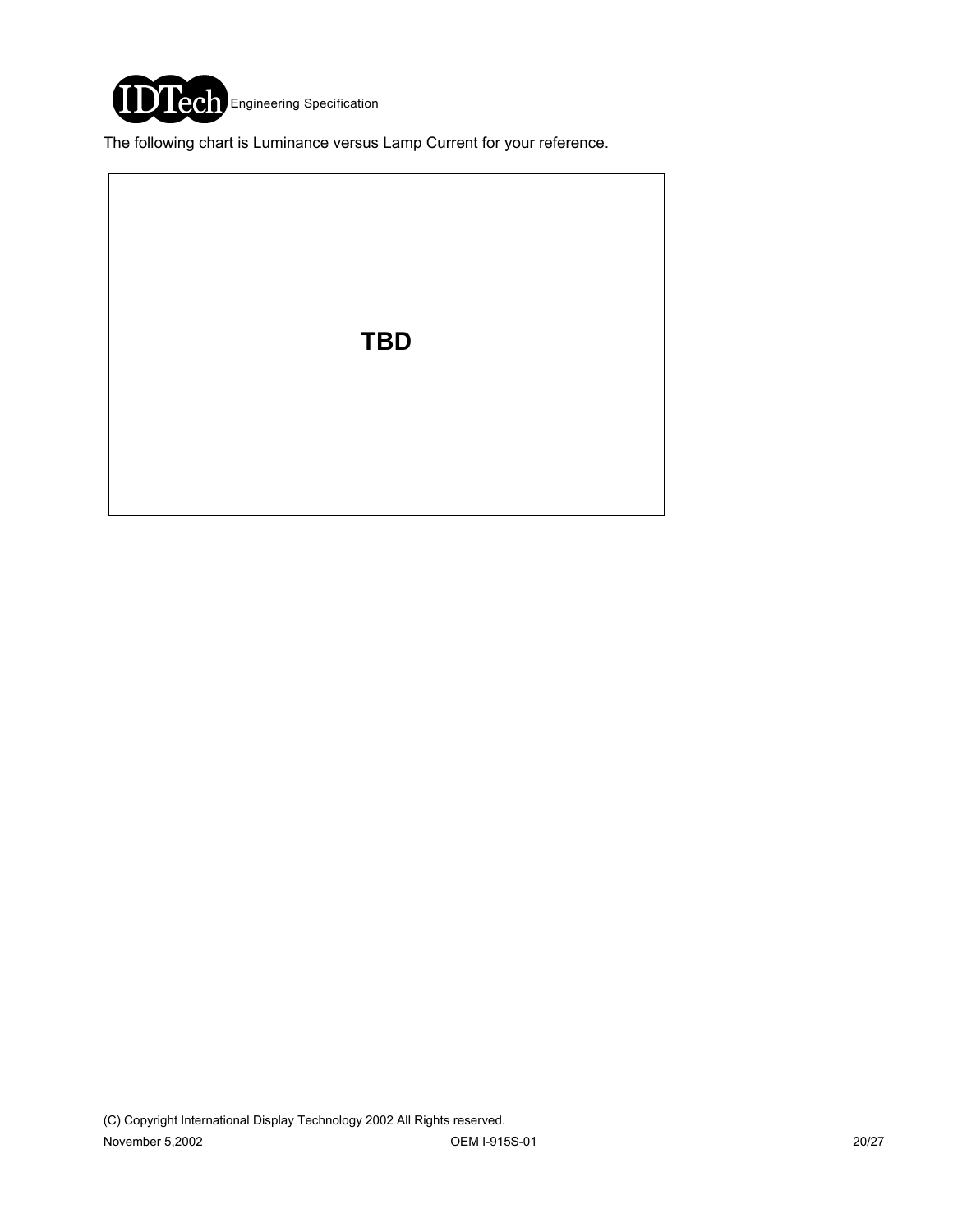

## **8.0 Interface Timings**

Basically, interface timings should match the VESA 1024x768 / 60 Hz (VG901101) manufacturing guide line timing. These timings described here are not actual input timings of LCD module but output timings of SN75LVDS86DGG(Texas Instruments) or equivalent.

## **8.1 Timing Characteristics**

Timing Characteristics (based on VESA 1024 x 768 / 60Hz)

| Symbol |                        | <b>MIN</b>   | <b>TYP</b> | <b>MAX</b> | Unit        | <b>Note</b>    |
|--------|------------------------|--------------|------------|------------|-------------|----------------|
| fdck   | <b>DTCLK Frequency</b> | 50.00        | 65.00      | 67.00      | [MHz]       |                |
| tck    | DTCLK cycle time       | 14.93        | 15.38      | 20.00      | [nsec]      |                |
| tx     | X total time           | 1206         | 1344       | 2047       | [tck]       |                |
| tacx   | X active time          | 1024         | 1024       | 1024       | $[$ tck $]$ |                |
| Hsync  | H frequency            |              | 48.363     |            | [KHz]       |                |
| Hsw    | H-Sync width           | 8            | 136        |            | $[$ tck $]$ | $\overline{2}$ |
| Hbp    | H back porch           | 8            | 160        |            | $[$ tck $]$ | $\overline{2}$ |
| Hfp    | H front porch          | $\mathbf{0}$ | 24         |            | $[$ tck $]$ |                |
| ty     | Y total time           | 777          | 806        | 1023       | [tx]        |                |
| tacy   | Y active time          | 768          | 768        | 768        | [tx]        |                |
| Vsync  | Frame rate             | 50           | 60         | 61         | [Hz]        |                |
| Vw     | V-sync Width           | 1            | 6          |            | [tx]        |                |
| Vfp    | V-sync front porch     | 1            | 3          |            | [tx]        |                |
| Vbp    | V-sync back porch      | 7            | 29         | 63         | [tx]        | 1              |

**Note :**

1. Vbp should be static

2. Hsw + Hbp >= 32 [tck]

 3. When there are invalid timing, Display appears black pattern. Synchronous Signal Defects and enter Auto Refresh for LCD Module Protection Mode.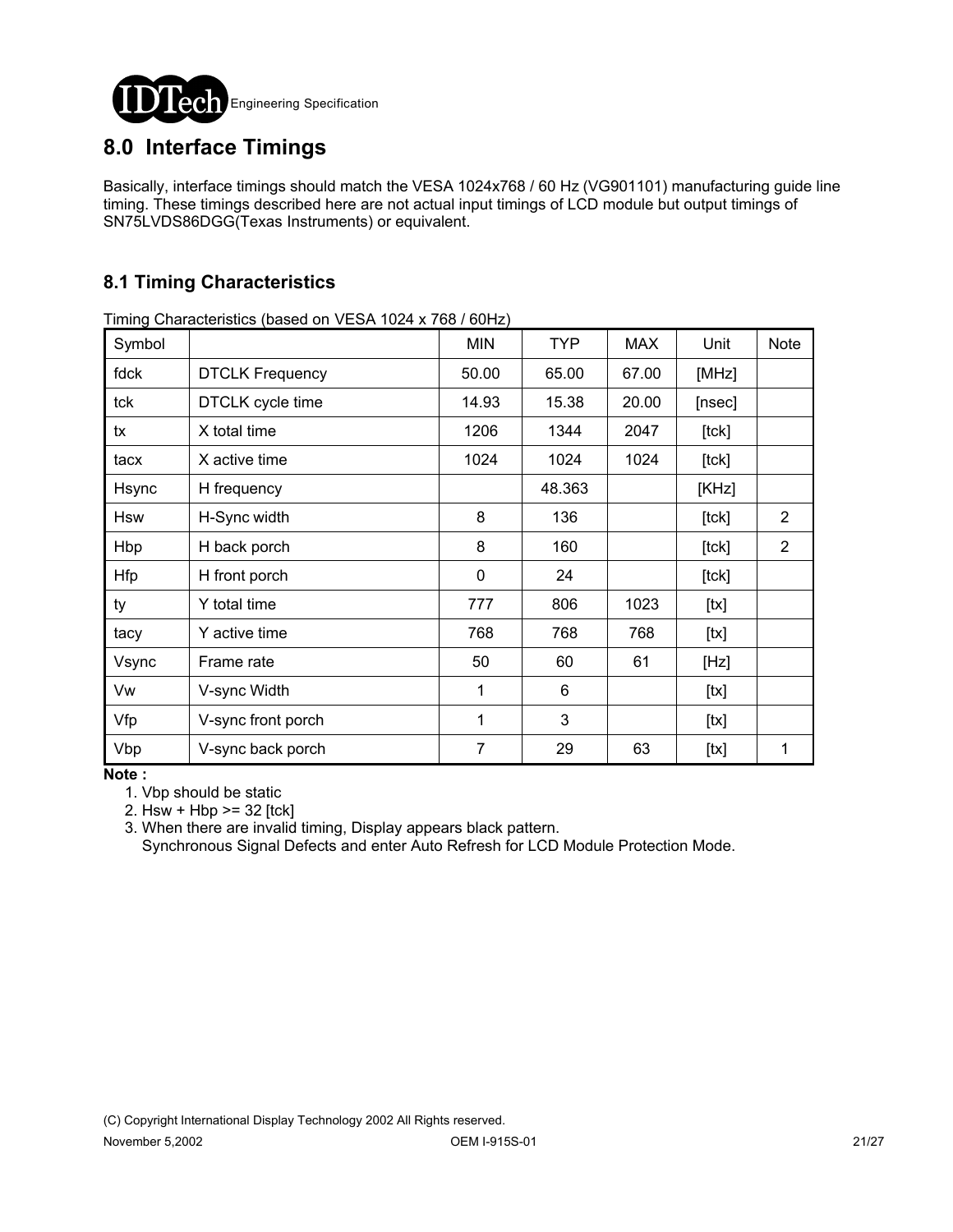

## **8.2 Timing Definition**

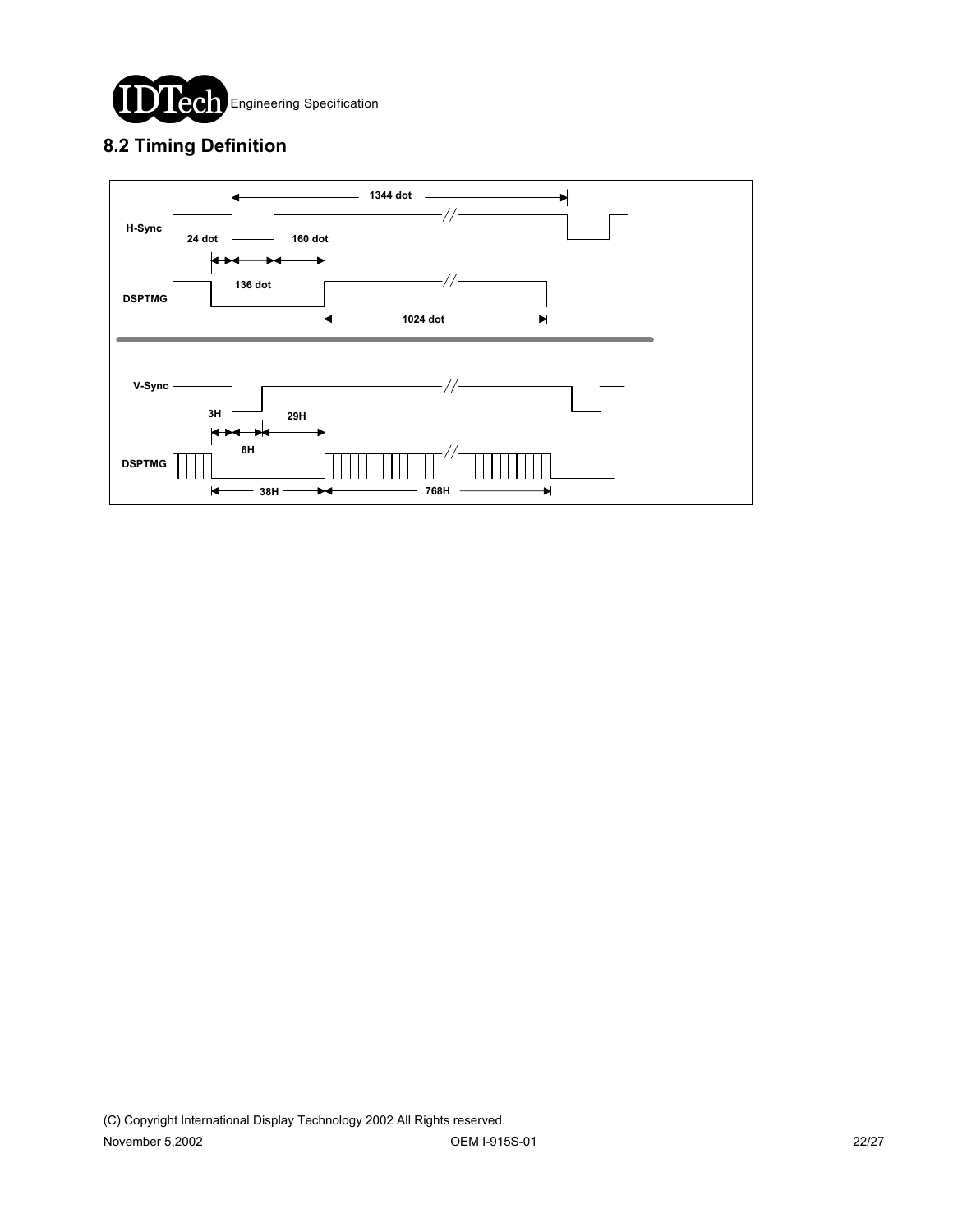

# **9.0 Power Consumption**

Input power specifications are as follows;

| <b>SYMBOL</b> | <b>PARAMETER</b>                            | Min | Typ | Max  | <b>UNITS</b> | <b>CONDITION</b>                   |
|---------------|---------------------------------------------|-----|-----|------|--------------|------------------------------------|
| <b>VDD</b>    | Logic/LCD Drive<br>Voltage                  | 3.0 | 3.3 | 3.6  | [V]          | Load Capacitance 20[uF]            |
| <b>PDD</b>    | <b>VDD Power</b>                            |     |     | 1.91 | [W]          | Max. Pattern,<br>$VDD=3.6[V]$      |
| <b>PDD</b>    | <b>VDD Power</b>                            |     | 1.2 |      | [W]          | All Black Pattern,<br>$VDD=3.3[V]$ |
| <b>IDD</b>    | <b>VDD Current</b>                          |     |     | 530  | [mA]         | Max Pattern,<br>$VDD=3.6[V]$       |
| <b>IDD</b>    | <b>VDD Current</b>                          |     | 360 |      | [mA]         | All Black Pattern,<br>$VDD=3.3[V]$ |
| VDDrp         | Allowable Logic/LCD<br>Drive Ripple Voltage |     |     | 100  | $[mVp-p]$    |                                    |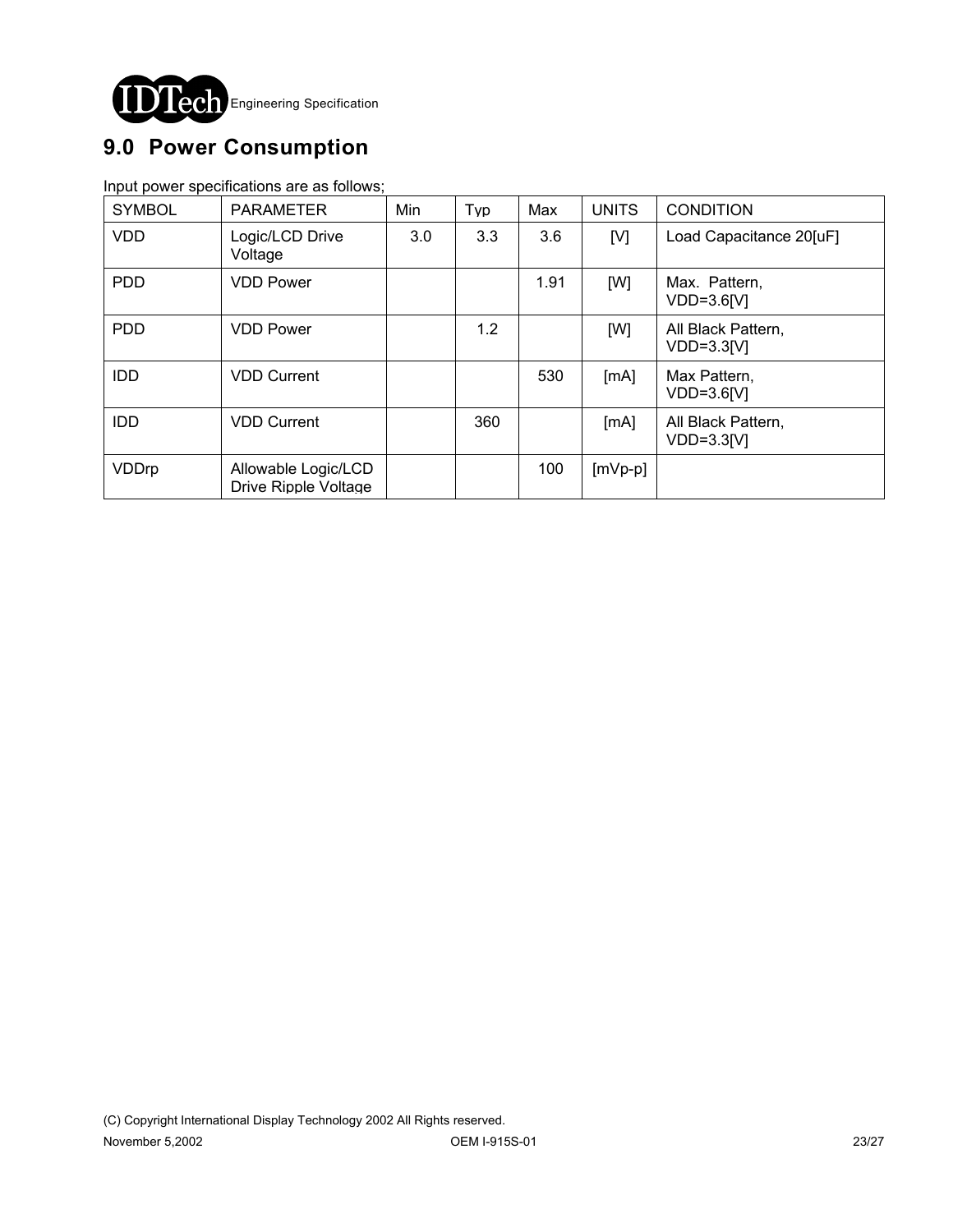

# **10.0 Power ON/OFF Sequence**

VDD power and lamp on/off sequence is as follows. Interface signals are also shown in the chart. Signals from any system shall be Hi-Z state or low level when VDD is off.

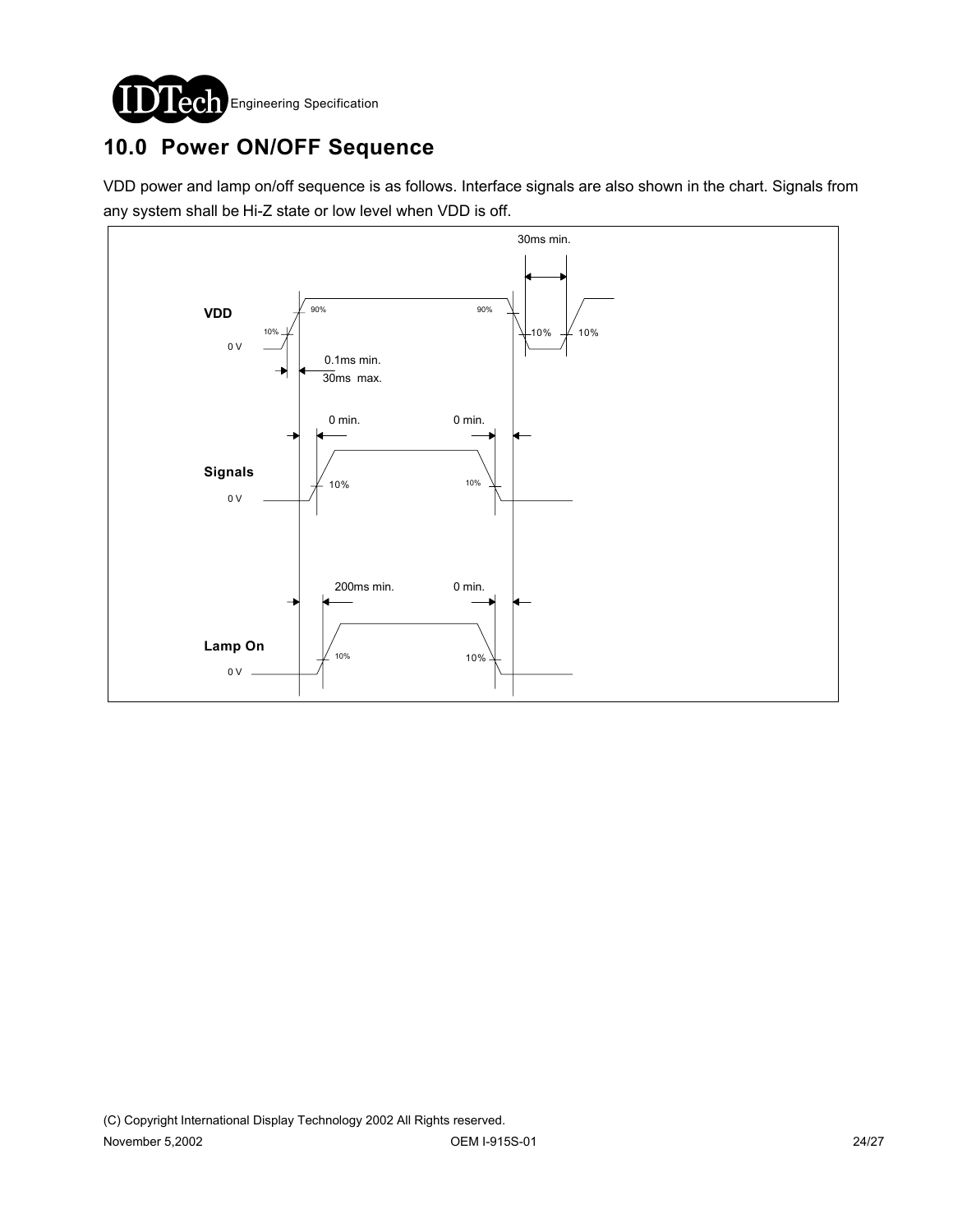

## **11.0 Mechanical Characteristics**

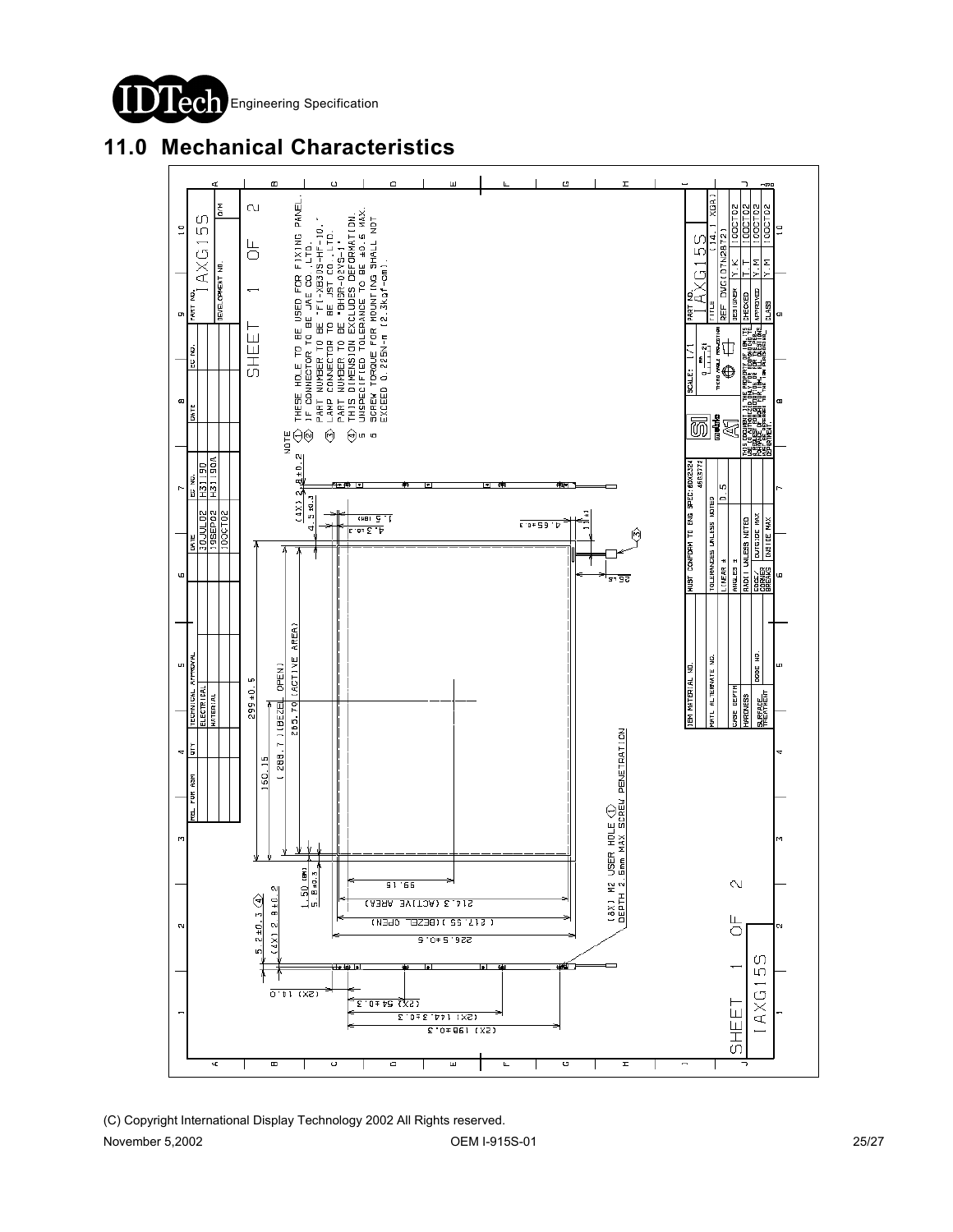



(C) Copyright International Display Technology 2002 All Rights reserved.